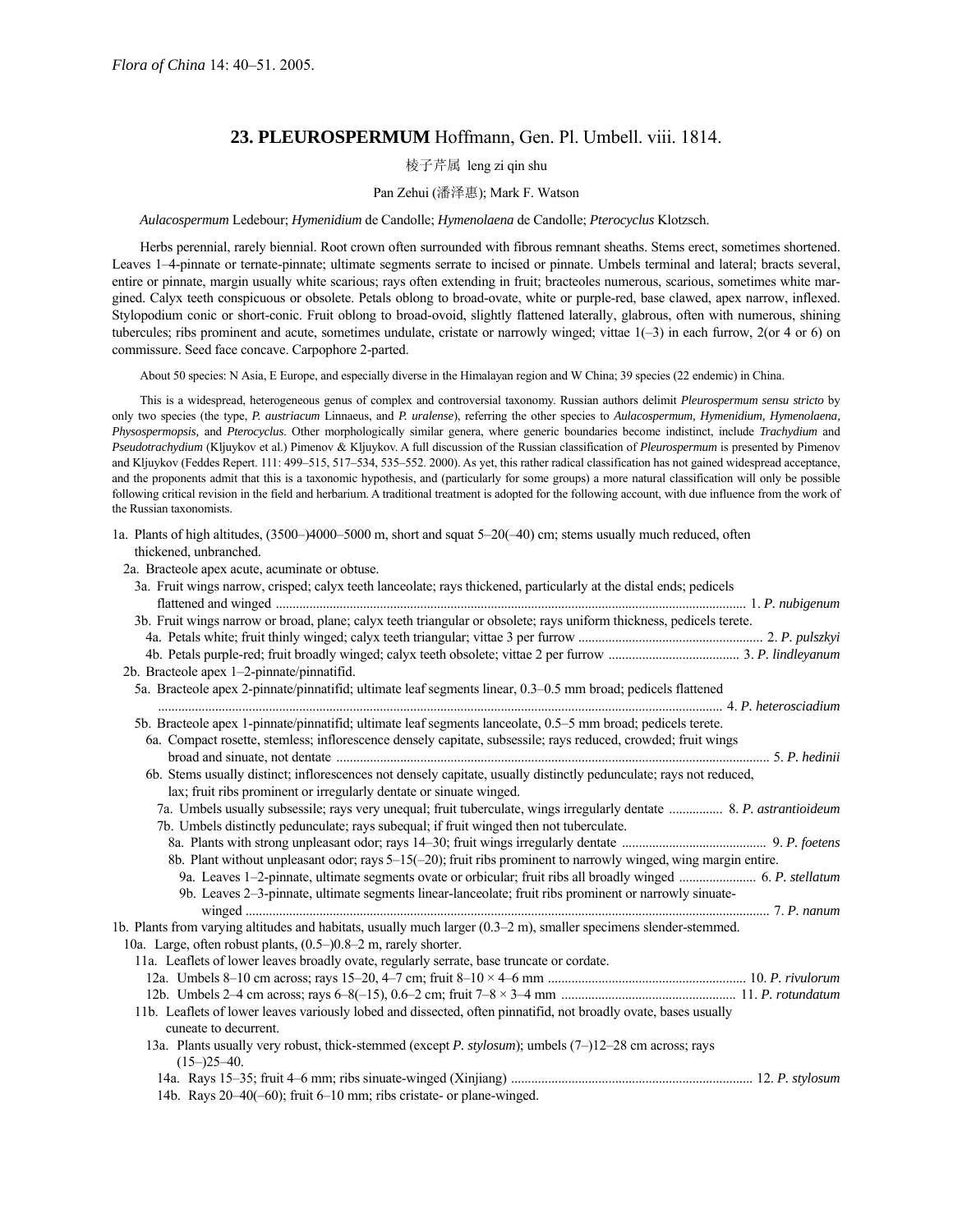| 15a. Ultimate leaf segments pinnatifid, lobes linear; calyx teeth conspicuous, triangular-ovate; fruit wings                                                                                        |                 |
|-----------------------------------------------------------------------------------------------------------------------------------------------------------------------------------------------------|-----------------|
|                                                                                                                                                                                                     |                 |
| 15b. Ultimate leaf segments coarsely dentate, lobes ovate; calyx teeth obsolete; fruit wings thin, broad                                                                                            |                 |
| 13b. Plants less robust, slender-stemmed; umbels 3-15 cm across; rays 7-28.                                                                                                                         |                 |
| 16a. Petioles of upper leaves expanded into auriculate sheaths; fruit oblong, 8-15 mm.                                                                                                              |                 |
| 17a. Leaves irregularly serrate; bracteoles ca. 5 mm broad; seed face deeply concave  15. P. angelicoides                                                                                           |                 |
| 17b. Leaves regularly crenate; bracteoles ca. 1 mm broad; seed face slightly concave  16. P. longicarpum                                                                                            |                 |
|                                                                                                                                                                                                     |                 |
| 16b. Petioles of upper leaves expanded or not, but not auriculate; fruit ovate to oblong-ovate, 3.5–8(-10) mm.                                                                                      |                 |
| 18a. Leaves 2-4-ternate/pinnate.                                                                                                                                                                    |                 |
| 19a. Leaves with narrow ultimate segments 2–5 mm broad, hirtellous along the margins, lobes round,<br>obtuse; primary umbel overtopped by laterals; bracteoles oblong to obovate, entire to 3-lobed |                 |
|                                                                                                                                                                                                     |                 |
| 19b. Leaves with ultimate segments 0.3-1 mm broad, margin glabrous, lobes lacerate, acute;                                                                                                          |                 |
| primary umbel not overtopped by laterals; bracteoles oblanceolate, 3-lobed to pinnate/pinnatifid                                                                                                    |                 |
|                                                                                                                                                                                                     |                 |
| 18b. Leaves 1-2-ternate/pinnate (3-5-partite to 2-ternate).                                                                                                                                         |                 |
| 20a. Leaves 3–5-partite (sometimes to 2-ternate).                                                                                                                                                   |                 |
| 21a. Leaves 3–5-partite (sometimes to 2-ternate); leaf bases and veins with coarse white hairs reminiscent                                                                                          |                 |
|                                                                                                                                                                                                     |                 |
|                                                                                                                                                                                                     |                 |
| 20b. Leaves 2-ternate/pinnate.                                                                                                                                                                      |                 |
| 22a. Rays 10–18, 2–7 cm; bracteoles lanceolate, acute or 3-lobed; fruit smooth, wings sinuate but                                                                                                   |                 |
|                                                                                                                                                                                                     |                 |
| 22b. Rays 7-13. 1-2.5 cm; bracteoles linear-lanceolate, entire; fruits tuberculate with irregularly                                                                                                 |                 |
|                                                                                                                                                                                                     |                 |
|                                                                                                                                                                                                     |                 |
| 10b. Small, slender plants, 20–40(–50) cm rarely taller.                                                                                                                                            |                 |
| 23a. Petiole wings greatly expanded, white with purple veining, upper leaves and bracts enveloping the                                                                                              |                 |
|                                                                                                                                                                                                     |                 |
| 23b. Petiole wings not greatly expanded, not purple veined.                                                                                                                                         |                 |
|                                                                                                                                                                                                     |                 |
| 24b. Leaves 2-4-ternate/pinnate; rays (4-)6-25; bracteoles entire or more usually pinnatifid at apex.                                                                                               |                 |
|                                                                                                                                                                                                     |                 |
| 25b. Plants essentially glabrous, bases of umbels and/or petioles sometimes puberulent.                                                                                                             |                 |
| 26a. Calyx teeth conspicuous, triangular to lanceolate.                                                                                                                                             |                 |
|                                                                                                                                                                                                     |                 |
| 27b. Ultimate leaf segments finely dissected, 1-8(-10) mm broad.                                                                                                                                    |                 |
| 28a. Calyx teeth linear-lanceolate; sheaths of upper leaves and bracts broadly auriculate; bracteoles                                                                                               |                 |
|                                                                                                                                                                                                     |                 |
| 28b. Calyx teeth triangular or rounded; leaf sheaths somewhat expanded but not auriculate; bracteoles                                                                                               |                 |
| usually white margined, but not conspicuously silvery white, apex usually pinnatifid.                                                                                                               |                 |
|                                                                                                                                                                                                     | 29. P. rupestre |
| 29b. Rays (6–)8–20(–30), subequal (but see P. szechenyii); bracteole apex pinnatifid (rarely                                                                                                        |                 |
| acuminate).                                                                                                                                                                                         |                 |
| 30a. Rays (15-)20-30.                                                                                                                                                                               |                 |
| 31a. Plant without unpleasant odor when crushed; rays very unequal; fruit wings broad,                                                                                                              |                 |
|                                                                                                                                                                                                     |                 |
| 31b. Plant with a strong unpleasant odor when crushed; rays subequal; fruit wings broad,                                                                                                            |                 |
|                                                                                                                                                                                                     |                 |
|                                                                                                                                                                                                     |                 |
| 30b. Rays $6-12(-15)$ .                                                                                                                                                                             |                 |
| 32a. Leaf blades oblong-lanceolate in outline, approaching 2-3-ternate/pinnate; fruit wings                                                                                                         |                 |
|                                                                                                                                                                                                     |                 |
| 32b. Leaf blades broadly ovate in outline, 3-4-ternate/pinnate; fruit ribs prominent to winged,                                                                                                     |                 |
| but not sinuate.                                                                                                                                                                                    |                 |
|                                                                                                                                                                                                     |                 |
|                                                                                                                                                                                                     |                 |
| 26b. Calyx teeth obsolete or minute.                                                                                                                                                                |                 |
| 34a. Rays $5-9(-11)$ ; bracts and bracteoles entire, acuminate.                                                                                                                                     |                 |
| 35a. Stems and leaf sheaths purple-red, rays subequal; bracteoles broad, longer than the flowers  35. P. apiolens                                                                                   |                 |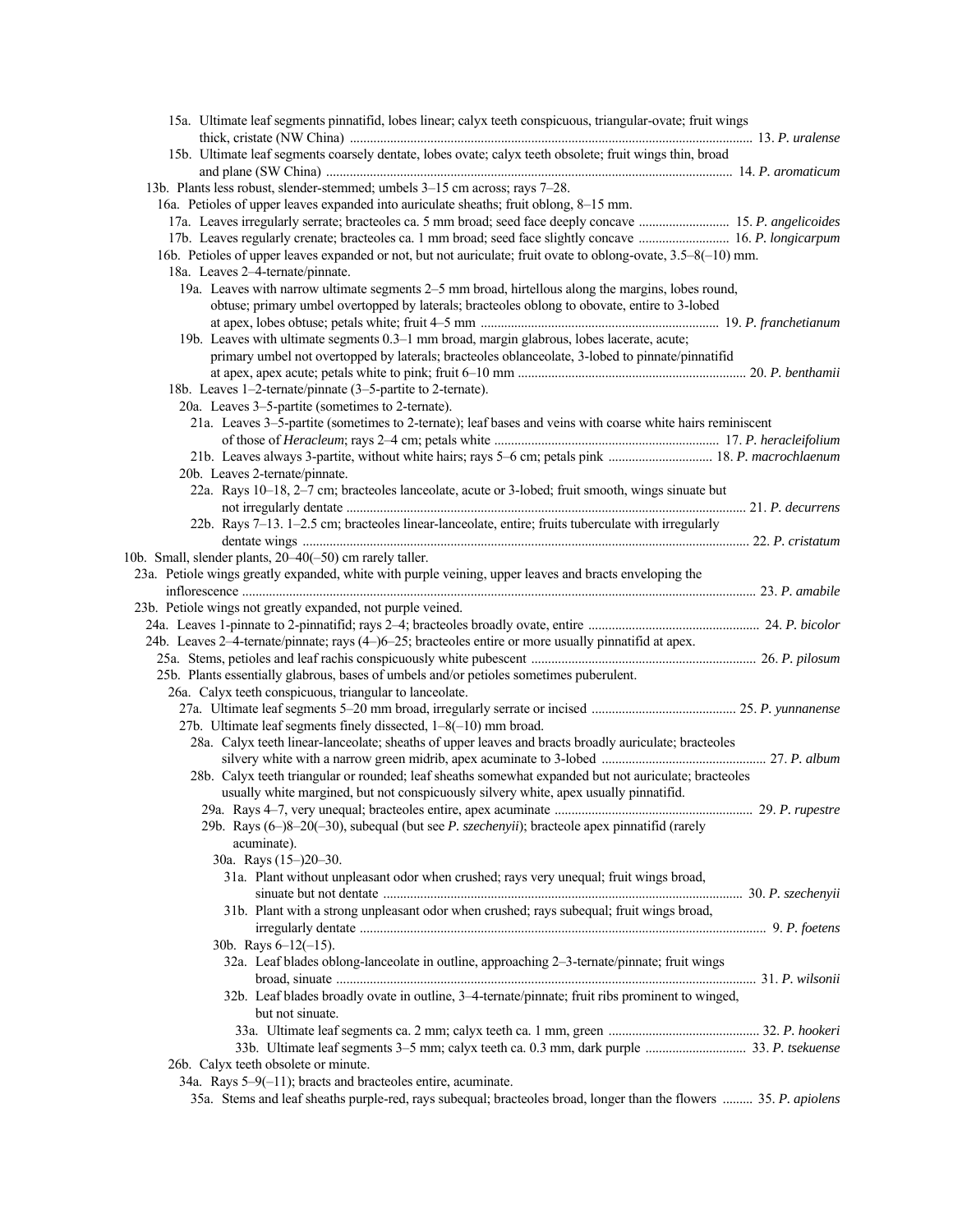| 35b. Stems and leaf sheaths green, rays very unequal; bracteoles linear-lanceolate, shorter than the  | $.28.$ P. simplex |
|-------------------------------------------------------------------------------------------------------|-------------------|
| 34b. Rays (9-)11-25; bracts and bracteoles pinnate/pinnatifid at apex, rarely acuminate.              |                   |
| 36a. Larger plants, 30–60 cm; rays 10–25; fruit wings broad, sinuate or irregularly cristate/dentate. |                   |
|                                                                                                       |                   |
|                                                                                                       |                   |
| 36b. Small slender plants, 20–35(-45) cm; rays 9–15; fruit ribs prominent to narrowly winged,         |                   |
| but not sinuate or dentate.                                                                           |                   |
|                                                                                                       |                   |
| 38b. Rays 4-12 cm.                                                                                    |                   |
|                                                                                                       |                   |
| 39b. Stem branches usually alternate; leaf rachis tuberculate on abaxial surface; ovary tuberculate   |                   |
|                                                                                                       |                   |
|                                                                                                       |                   |

**1. Pleurospermum nubigenum** H. Wolff, Repert. Spec. Nov. Regni Veg. Beih. 12: 448. 1922 [*"nubigena"*].

Xizang, NW Yunnan.

• Alpine meadows, stony slopes; 3600-4600 m. Gansu, Qinghai,

皱果棱子芹 zhou guo leng zi qin

*Hymenidium nubigenum* (H. Wolff) Pimenov & Kljuykov.

Plants dwarf, to  $15$  cm, near rosette. Root stout,  $0.5-1$  cm across. Stem greatly reduced, rarely branched. Petioles 2–4 cm, sheaths oblong, membranous; blades oblong, 4–6 cm, 2-ternatepinnate; pinnae  $4-5$  pairs, only the basal petiolulate, ca. 1 cm; ultimate segments linear or linear-lanceolate, ca.  $5 \times 1 - 2$  mm. Primary umbels 10–15 cm across; peduncle very short; bracts several, small, leaf-like; rays 6-15, 5-10 cm, stout, somewhat unequal, ribbed, thickening especially at distal parts; umbellules borne above leaves; bracteoles  $10-15$ , obovate to oblong,  $5-10$  $\times$  3–4 mm, margin broad, white, membranous, apex acute; pedicels numerous, 3–5 mm, flattened and winged. Calyx teeth triangular-lanceolate, ca. 0.5 mm. Petals white, spatulate, ca. 1.5 mm, apex obtuse. Fruit ellipsoid, dark gray-green, 3–4 mm; ribs crisped-winged; vittae  $3$  in each furrow,  $5-6$  on commissure. Fl. and fr. Jul-Aug.

● Alpine grasslands; ca. 4900 m. W Sichuan, E Xizang, NW Yunnan.

This rather poorly known taxon is recorded only from a few collections.

**2. Pleurospermum pulszkyi** Kanitz in Szechenyi, Wiss. Erg. Reise Griechenl. 2: 701. 1898.

青藏棱子芹 qing zang leng zi qin

*Hymenidium pulszkyi* (Kanitz) Pimenov & Kljuykov; *Pleurospermum kansuense* H. Wolff.

Plants 8-40 cm, usually tinged purplish-red. Root stout, dark brown, branched. Stem stout, often reduced. Basal and lower stem leaves long-petiolate, sheaths ovate; blades oblong or ovate,  $3-10 \times 1-3$  cm, 1-2-pinnate; ultimate segments oblong or linear,  $3-10 \times 1-3$  mm. Umbels 15–20 cm across; bracts 5–8, ovate or lanceolate,  $2-5 \times 0.3-1$  cm, margin white or purplish-red, apex acute or pinnate; rays  $5-10$ ,  $5-12$  cm, slightly unequal; bracteoles 10–15, ovate or lanceolate, 1–2 cm, acuminate, longer than flowers; pedicels numerous, 5-8 mm. Calyx teeth conspicuous, triangular-ovate, ca.  $0.8 \times 0.5$  mm. Petals obovate, white. Anthers dark purple. Fruit oblong-ovoid,  $5-6 \times 2-3.5$ mm; ribs narrowly sinuolate winged; vittae 3 in each furrow, 6 on commissure. Fl. Jun-Jul, fr. Aug-Sep.

**3. Pleurospermum lindleyanum** (Klotzsch) B. Fedtschenko, Rastit. Turkest. 604. 1915.

## 天山棱子芹 tian shan leng zi qin

*Hymenolaena lindleyana* Klotzsch in Klotzsch & Garcke, Bot. Ergebn. Reise Waldemar, 150. 1862; *Hymenidium nanum* (Ruprecht) Pimenov & Kljuykov; *Hymenolaena nana* Ruprecht; *Pleurospermum stellatum* (D. Don) C. B. Clarke var. *lindleyanum* (Klotzsch) C. B. Clarke.

Plants dwarf, near rosette, 5–30 cm. Root long-conic, 3–5 mm across. Stem inconspicuous, elongating in fruit, tinged purple-red, papery remnant sheaths at base. Petioles 3–6 cm, sheaths oblong; blades oblong-elliptic,  $3-8 \times 0.8-3$  cm, 2-3-ternate-pinnate; pinnae short-petiolulate; ultimate segments oblong to linear,  $2-10 \times 1-2.5$  mm, entire, apex obtuse. Umbels  $3-5$  cm across; bracts  $2-4$ , oblong-ovate,  $2-3$  cm, shorter than rays, margin purple-red, 1–2-pinnate at apex; rays  $4-7$ ,  $1-4$  cm, unequal; bracteoles 8–12, oblong-ovate or obovate,  $5-11 \times 4-7$ mm, slightly longer than flowers, mid band purple-red, margin broad, white, apex entire or 3-lobed, membranous; pedicels numerous, 4–5 mm, winged. Calyx teeth obsolete. Petals broadobovate, purplish-red, ca. 1.2 mm. Anthers dark purple. Fruit broad-ovoid, purple-red, 4–5 mm; ribs all broadly sinuolatewinged; vittae 2 in each furrow, 4 on commissure. Fl. and fr. Aug.

Alpine grasslands; ca. 4000 m. W Xinjiang, Xizang [NW India, Kashmir, Pakistan].

**4. Pleurospermum heterosciadium** H. Wolff, Repert. Spec. Nov. Regni Veg. 21: 243. 1925.

### 异伞棱子芹 yi san leng zi qin

*Hymenidium heterosciadium* (H. Wolff) Pimenov & Kljuykov; *Physospermopsis fuscopurpurea* (Handel-Mazzetti) Pimenov & Kljuykov; *Trachydium fuscopurpureum* Handel-Mazzetti.

Plants dwarf, near rosette, 10–25 cm. Root stout, 5–8 mm across, branched. Stem greatly reduced, ribbed, sparingly branched, base clothed with dense, brown fibrous remnant sheaths. Basal petiole sheaths oblong, membranous; blades oblong to narrowly ovate,  $1.8-6$  cm, 3-pinnate; pinnae 5–7 pairs, nearly sessile; ultimate segments linear to oblance olate,  $2-4 \times$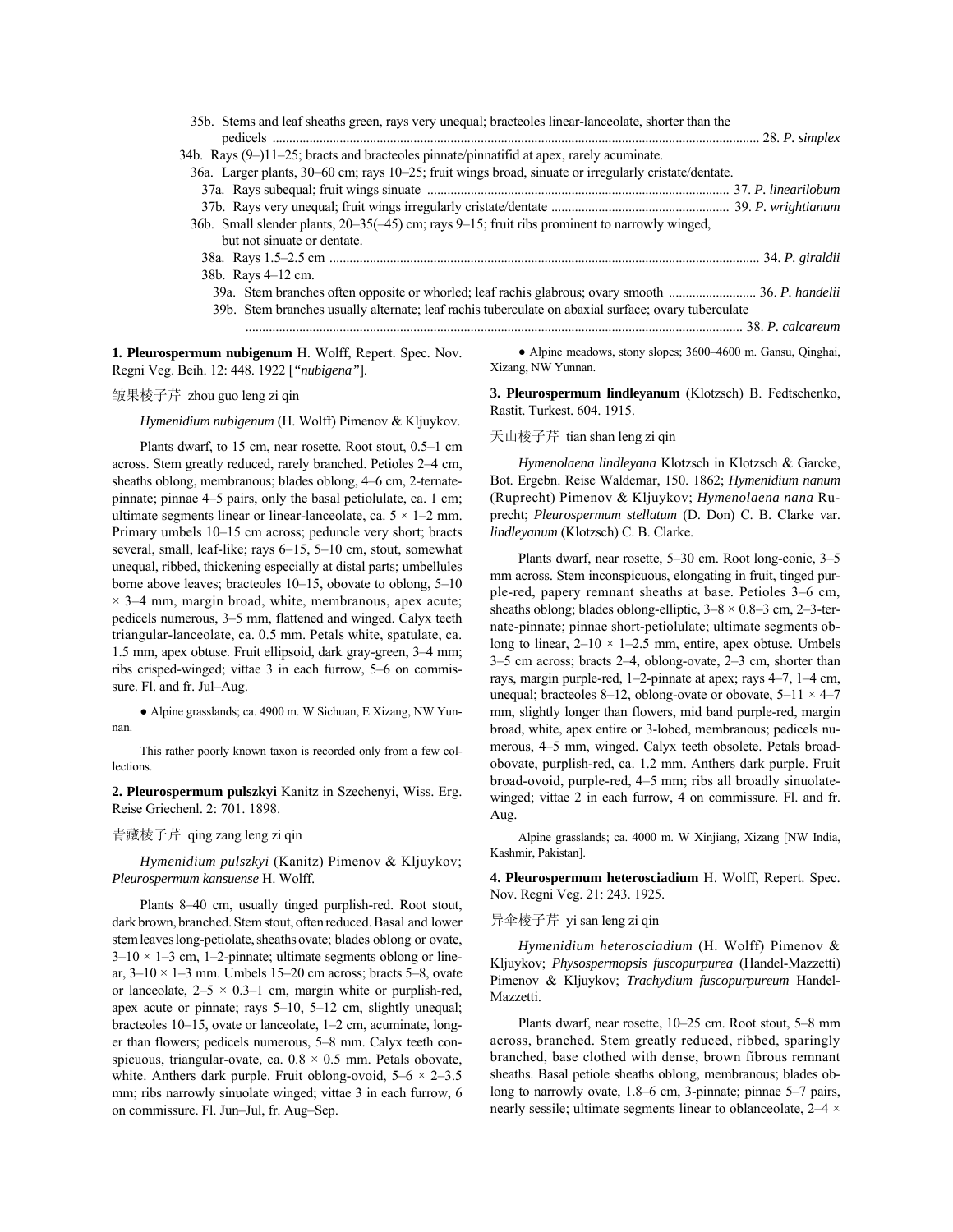ca. 0.5 mm. Peduncle greatly reduced; bracts several, small, leaf-like; rays 8-15, 10-20 cm, unequal; bracteoles  $10-15$ , broadly obovate in outline, 4–10 mm, pale green, margin white in lower half, apex 2-pinnate; pedicels numerous, flattened, 3–5 mm. Calyx teeth triangular, obtuse, minute, ca. 0.3 mm. Petals broad-ovate to broad-oblong, white, apex purple-red with incurved tip. Anthers dark purple-red. Ovary black-gray. Young fruit slightly crisped-winged (mature fruit not known). Fl. Aug.

 $\bullet$  Alpine grasslands; 3500–4500 m. W Sichuan, SE Xizang.

This incompletely known taxon is recorded from very few collections.

**5. Pleurospermum hedinii** Diels in Hedin, S. Tibet 6(3): 52. 1922.

## 垫状棱子芹 dian zhuang leng zi qin

*Cortiella hedinii* (Diels) C. Norman; *Hymenidium hedinii* (Diels) Pimenov & Kljuykov.

Plants dwarf, rosette,  $4-8$  cm. Stem very short,  $1-1.5$  cm thick, fleshy. Basal petioles 3–5 cm, flattened, winged, sheaths narrow, oblong; blades oblong,  $3-5 \times 1-1.5$  cm, 2-pinnate; pinnae 5–7 pairs, sessile; ultimate segments obovate,  $1.5-3 \times$  $0.5-1.7$  mm, apex small-toothed. Umbel densely capitate, terminal, 5-12 cm across; peduncles greatly reduced; bracts numerous, leaf-like,  $2.5-3$  cm; rays  $40-50$ , thick, fleshy, outer rays up to  $2-3$  cm, central rays shorter; bracteoles  $8-12$ , obovate or oblanceolate, 4-10 mm, pale green margin broad, white, apex 3-lobed; pedicels numerous, thick, fleshy, 1-2 mm. Calyx teeth triangular, ca. 0.5 mm. Petals rounded, white to purplishred.Anthers black-purple.Stylopodium short-conic.Fruit broadovoid,  $4-5 \times 3-3.5$  mm; ribs broadly sinuolate-winged; vittae 1 in each furrow, 2 on commissure. Fl. Jul–Aug, fr. Aug–Sep.

 $\bullet$  Alpine grasslands; 4200–5000 m. S and W Qinghai, E Xizang, NW Yunnan.

This species is considered closely related to, and is sometimes treated as conspecific with, *Pleurospermum stellatum*.

**6. Pleurospermum stellatum** (D. Don) C. B. Clarke in J. D. Hooker, Fl. Brit. India 2: 705. 1879.

## 尖头棱子芹 jian tou leng zi qin

*Selinum stellatum* D. Don, Prodr. Fl. Nepal. 185. 1825; *Hymenolaena govaniana* de Candolle; *H. stellata* (D. Don) Lindley; *Pleurospermum govanianum* (de Candolle) Bentham ex C. B. Clarke.

Plants dwarf,  $3-20(-40)$  cm, essentially glabrous, sometimes apex of peduncles and rays scaberulous. Root stout, branched. Stem shortened or elongated, simple or 1-branched above; base with papery remnant sheaths. Basal petioles slender, 1–8 cm, sheaths oblong; blades oblong to oval,  $2-10 \times 1-3$ cm, 1–2-pinnate; ultimate segments sessile, ovate to orbicular, 3–20 mm, incised-pinnatifid, mucronulate. Umbels 2.5–4 cm across; peduncle stout, up to 10 cm; bracts  $2-8$ , oblong to orbicular, 1–6 cm, pinnatifid, margin broad, white-scarious; rays  $2-10(-20)$ , spreading-ascending,  $2-20$  cm; bracteoles 8-12, oblong to obovate, ca. 1 cm, longer than flowers, entire, 3-lobed to pinnatifid, margin broad white-scabrous; umbellules 15-40flowered, pedicels unequal. Calyx teeth ovate, minute. Petals obovate, white, apex inflexed. Stylopodium short-conical. Fruit oblong-ovoid,  $4-6 \times 2.5-3$  mm, papillate; ribs all broadly winged; vittae 1 in each furrow, 2 on commissure. Fl. and fr. Jun-Aug.

Open grassy slopes; ca. 3500 m. SW Xizang [NW India, Kashmir, C and W Nepal, Pakistan].

**7. Pleurospermum nanum** Franchet, Bull. Soc. Philom. Paris, sér. 8, 6: 140. 1894.

矮棱子芹 ai leng zi qin

*Physospermopsis nana* (Franchet) Pimenov & Kljuykov; *Physospermopsis purpurascens* (Franchet) Pimenov & Kljuykov; *Trachydium purpurascens* Franchet.

Small plants, 5–15 cm, glabrous. Stem reduced, slender, ribbed. Basal leaves petiolate; petioles 2–5 cm; sheaths broadly oblong-lanceolate, membranous-margined; blades ovate-oblong,  $3-5$  cm,  $2-3$ -pinnate; pinnae  $4-5$  pairs, only the basal pinnules petiolulate; ultimate segments linear-lanceolate,  $1-3 \times$  $0.5-1$  mm, entire or 3-toothed at apex. Stem leaves gradually reduced upwards, petioles short or wholly sheathing. Umbels 5 $-7$  cm across; peduncles very short; bracts 5 $-7$ , leaf-like, 2 $-3$ cm; rays  $5-15$ , slightly unequal,  $3-6$  cm; bracteoles  $6-10$ , oblong-ovate to broadly obovate, 1-2-pinnate, 6-10  $\times$  4-8 mm, about equal to flowers, pale green, margin whitish in lower half; pedicels 15-20, 3-5 mm. Calyx teeth small, triangular-ovate, 0.15-0.3 mm. Petals white or purplish-red, obovate, ca. 1.2 mm. Anthers dark purple. Stylopodium short-conic. Fruit broad-ovoid, ca.  $2.5 \times 1.5$  mm, sparsely pimpled; ribs prominent, narrowly sinuolate-winged, dark purple-black; vittae large, 1 per furrow, 2 on commissure. Fl. Jul–Sep, fr. Oct–Nov.

· Dwarf *Rhododendron* scrub, marshy meadows; (2600-)3500-4600 m. SE Xizang, NW Yunnan.

This is an enigmatic species, rarely collected in fruit, and is here retained within *Pleurospermum* (on account of the white scarious margins of the bracts and bracteoles), but is possibly better placed in *Physospermopsis*. Some authors treat *Physospermopsis purpurascens* as a separate species, distinguished by the short or sometimes obsolete calyx teeth.

**8. Pleurospermum astrantioideum** (H. de Boissieu) K. T. Fu & Y. C. Ho in R. H. Shan & M. L. Sheh, Fl. Reipubl. Popularis Sin. 55(1): 178. 1979.

#### 雅江棱子芹 ya jiang leng zi qin

*Trachydium astrantioideum* H. de Boissieu, Bull. Soc. Bot. France 53: 422. 1906; *Hymenidium astrantioideum* (H. de Boissieu) Pimenov & Kljuykov.

Plants dwarf, 8-20 cm, often tinged purple-red. Root graybrown, conic,  $1-1.5$  cm thick. Stem strongly reduced,  $3-5$  cm. Petioles short, flattened, winged, 3–5 cm, sheaths oblong; blades ovate-lanceolate,  $4-6 \times 1.5-2.5$  cm, 3-4-pinnate; pinnae 5 pairs, petiolulate; ultimate segments linear-lanceolate,  $1-2.5 \times$  $0.5-1.5$  mm, midrib channelled. Umbels usually almost sessile (sometimes pedunculate in mesic conditions),  $15-18$  cm across; bracts few, leaf-like; rays stout, 15–25, 3–15 cm, very unequal, ribbed; bracteoles  $12-14$ , obovate,  $5-12$  mm, just longer than flowers, apex pinnate, pedicels numerous,  $0.5-1$  cm, narrowly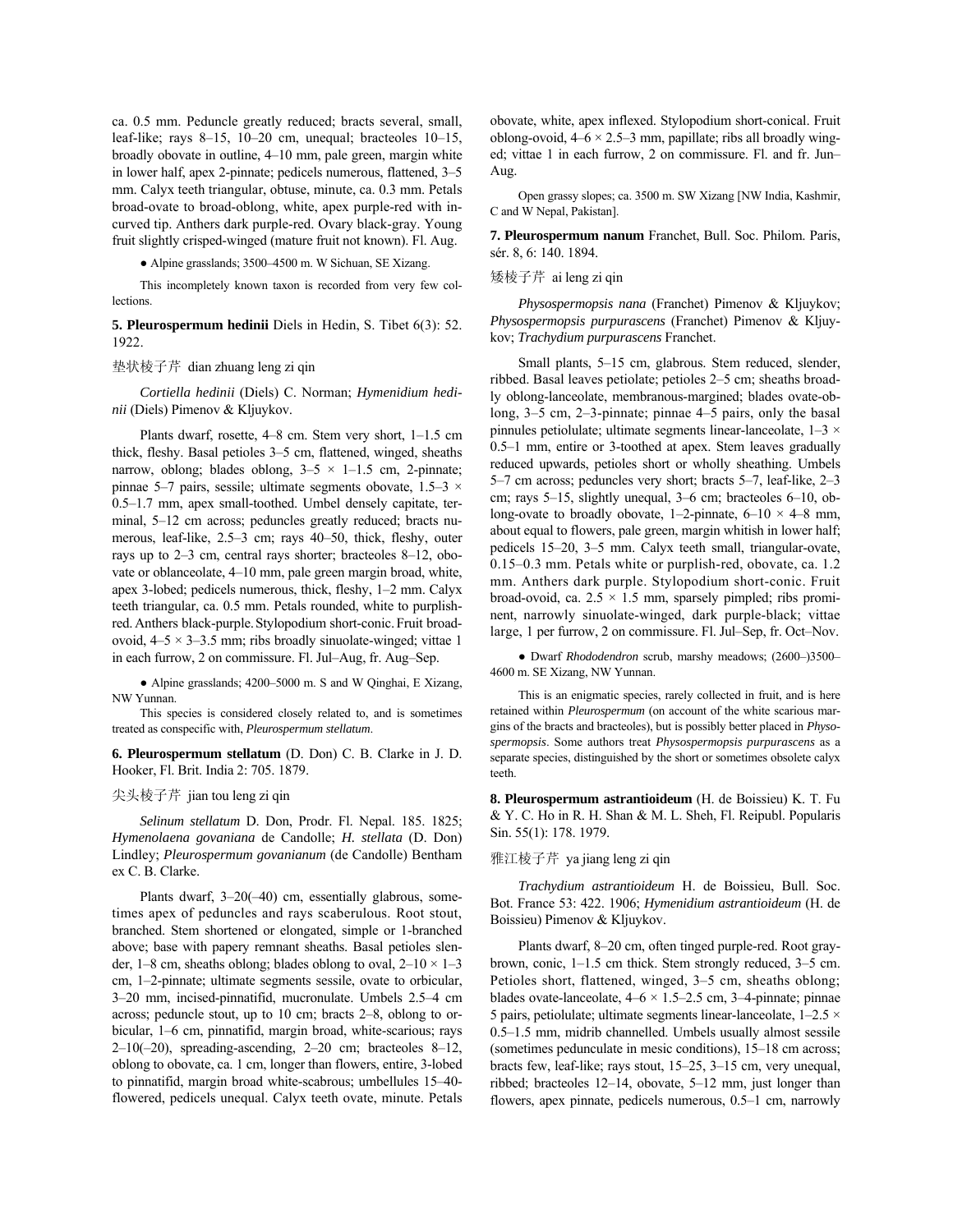winged/ribbed. Calyx teeth minute, ca. 0.2 mm, ovate. Petals oblanceolate, white or greenish-white.Stylopodium short-conic, dark purple. Fruit broadly ovoid,  $3.5-6 \times 3-5$  mm, pale brown, tuberculate; ribs all broadly triangular-dentate-winged; vittae 1 in each furrow, 2 on commissure. Fl. Jul–Aug, fr. Sep–Oct.

 $\bullet$  Alpine grasslands: 4000–4600 m. SW Sichuan.

**9. Pleurospermum foetens** Franchet, Bull. Soc. Philom. Paris, sér. 8, 6: 140. 1894.

## 丽江棱子芹 li jiang leng zi qin

*Hymenidium foetens* (Franchet) Pimenov & Kljuykov; *Pleurospermum dielsianum* Fedde ex H. Wolff, p.p.

Plants dwarf, 8-40 cm high, with characteristic strong unpleasant odor. Rootstock stout, vertical. Stem reduced, ribbed, scabrous, to 1.5 cm thick at base. Basal and lower petioles 3-6 cm, flattened, winged, sheaths narrow to broad, oblong; blades oblong,  $3-6 \times 1-3$  cm,  $3-4$ -ternate-pinnate; pinnae 4–6 pairs, subsessile; ultimate segments linear or lanceolate,  $1-3 \times 0.5$ 1.5 mm, hirtellous along veins and margins, apex entire, rarely 2-3-lobed. Primary umbels 10-15 cm across; peduncle 3-5 cm, scabrous; bracts 6-8, obovate, 3-6 cm, apex pinnate; rays 14-30, 3-9 cm, unequal, hispidulous; bracteoles ca. 10, obovate, 1- $2 \times 0.5 - 1$  cm, apex pinnate-pinnatifid, pale green, margin broad, white, membranous; pedicels numerous, 0.4-1 cm, flattened, winged. Calyx teeth minute, triangular. Petals obovate, white or pinkish, ca. 2 mm, acute, clawed at base. Anthers purple-black, filaments white. Stylopodium short-conic. Fruit ovoid, purple-black, dark red-brown,  $7-9 \times 3-4$  mm; ribs all broadly-sinuate-winged; vittae 1 in each furrow, 2 on commissure. Fl. Jun-Sep, fr. Jul-Sep.

• Open alpine meadows, rocky slopes, loose screes; 3600-4500 m. Gansu, Sichuan, SE Xizang, NW Yunnan.

## **10. Pleurospermum rivulorum** (Diels) M. Hiroe, Umbell. World, 747. 1979.

### 心叶棱子芹 xin ye leng zi qin

*Angelica rivulorum* Diels, Notes Roy. Bot. Gard. Edinburgh 5: 288. 1912; *Pterocyclus rivulorum* (Diels) H. Wolff.

Plants  $50-100(-150)$  cm. Root stout, dark brown,  $1-2$  cm across, aroma strong, like that of *Angelica* or *Apium*. Stem to 1 cm thick at base, thinly ribbed, branching. Basal petioles  $7-16$ cm; sheaths oblong; blades 1-2-ternate/pinnate; ultimate segments broadly ovate,  $5-11 \times 4-8$  cm, setose along nerves, regular-serrate, apex acute to acuminate, base cordate. Stem leaves gradually reduced upwards; uppermost with inflated, often bladeless sheaths. Umbels  $8-10$  cm across; peduncle  $15-25$  cm; bracts 3–4, linear-lanceolate,  $2-4 \times 0.2-0.4$  cm; rays 15–20, 4– 7 cm, scabrous; bracteoles  $6-8$ , linear-lanceolate,  $1-2.5$  cm, greenish-white with dark green median stripe.; pedicels 14-20, 8–10 mm. Calyx teeth inconspicuous. Petals greenish-white, obcordate, ca. 3 mm. Stylopodium conic. Fruit dark brown, ovoidoblong,  $8-10 \times 4-6$  mm; ribs all narrowly winged; vittae 1 in each furrow, 2 on commissure. Fl. Aug, fr. Aug–Sep.  $2n = 22^*$ .

● Damp grasslands, gravelly stream banks, frequently collected; 3100-4000 m. NW Yunnan.

This species is used in Yunnan as a regional substitute for the medicine "qiang huo" (*Notopterygium franchetii* and *N. incisum*).

**11. Pleurospermum rotundatum** (de Candolle) C. B. Clarke in J. D. Hooker, Fl. Brit. India 2: 703. 1879.

### 圆叶棱子芹 yuan ye leng zi qin

*Hymenolaena rotundata* de Candolle, Prodr. 4: 245. 1830; *Pterocyclus rotundatus* (de Candolle) Pimenov & Kljuykov.

Plants  $(30–)50–60(-80)$  cm. Root brown, long-cylindric, ca. 1.5 cm thick, unbranched. Stem purple-green, thinly ribbed, base covered by remnant fibrous sheaths. Basal petioles  $5-15$ cm; sheaths broadly ovate; blades broadly ovate,  $12-20 \times$  $10-15$  cm,  $1-2$ -ternate; ultimate segments petiolulate, broadly ovate to orbicular,  $3-8 \times 2.5-8.5$  cm, simple or 3-lobed, margin cuspidate crenate-dentate. Stem leaves few, tripartite. Umbels  $2-4$  cm across; peduncles  $15-29$  cm, thinly ribbed; bracts absent or  $1-2$ , long-lanceolate, scarious, 0.5 $-2$  cm, apex longcuspidate; rays  $6-8(-15)$ ,  $0.6-2$  cm, about as long as bracts; bracteoles 5–8, lanceolate, about as long as flowers; umbellules 8–12-flowered; pedicels unequal, 5–10 mm. Calyx teeth ovate, minute, apex obtuse. Petals yellowish-green or purplish, obovate, clawed. Stylopodium conic. Fruit oblong,  $7-8 \times 3-4$  mm; ribs narrowly winged; vittae  $1-2$  in each furrow, ca. 4 on commissure. Fl.  $&$  fr. Aug–Sep.

Forest margins, roadsides; 3300-3800 m. S Xizang (Nyalam) [Nepal].

**12. Pleurospermum stylosum** C. B. Clarke in J. D. Hooker, Fl. Brit. India 2: 704. 1879.

#### 新疆棱子芹 xin jiang leng zi qin

*Aulacospermum pulchrum* (Aitchison & Hemsley) K. H. Rechinger & Riedl; *A. stylosum* (C. B. Clarke) K. H. Rechinger & Riedl; *Pleurospermum pulchrum* Aitchison & Hemsley.

Plants  $(20-)60-150$  cm, robust. Taproot thick. Stem branched, scaberulous or puberulent base with fibrous remnant sheaths. Basal petioles slender, 3-8 cm, sheaths very narrow; blades oblong-ovate or triangular-ovate,  $3-8 \times 2-6$  cm, 2-pinnate or ternate-pinnate; ultimate segments lanceolate, ovate or obovate,  $5-20 \times 2-5$  mm, base winged, margin serrate to pinnatifid, usually scaberulous. Leaves gradually reduced upwards. Umbels terminal and lateral,  $8-15$  cm across; peduncles  $4-18$ cm; bracts 5–8, lanceolate or oblong, 1–3 cm, like upper leaves, becoming reflexed; rays  $15-35$ ,  $3-10$  cm, about equal, thick, scaberulous; bracteoles 6-10, lanceolate or ovate-lanceolate, 5-12 mm, longer than flowers, reflexed, margin broad, white, scarious; umbellules  $20-30$ -flowered; pedicels  $7-12$  mm, angled, scaberulous. Calyx teeth ovate, minute. Petals obovate, white or flushed pink, apex inflexed. Fruit oblong ovoid or ellipsoid,  $4-6 \times 2-4$  mm; ribs all narrowly sinuate-winged; vittae 1 in each furrow, 2 on commissure. Fl. Jun-Aug, fr. Aug-Oct.

Open stony ground, streamsides; ca. 3800 m. NW Xinjiang [Afghanistan, NW India, Kashmir, Pakistan].

**13. Pleurospermum uralense** Hoffmann, Gen. Pl. Umbell. ix. 1814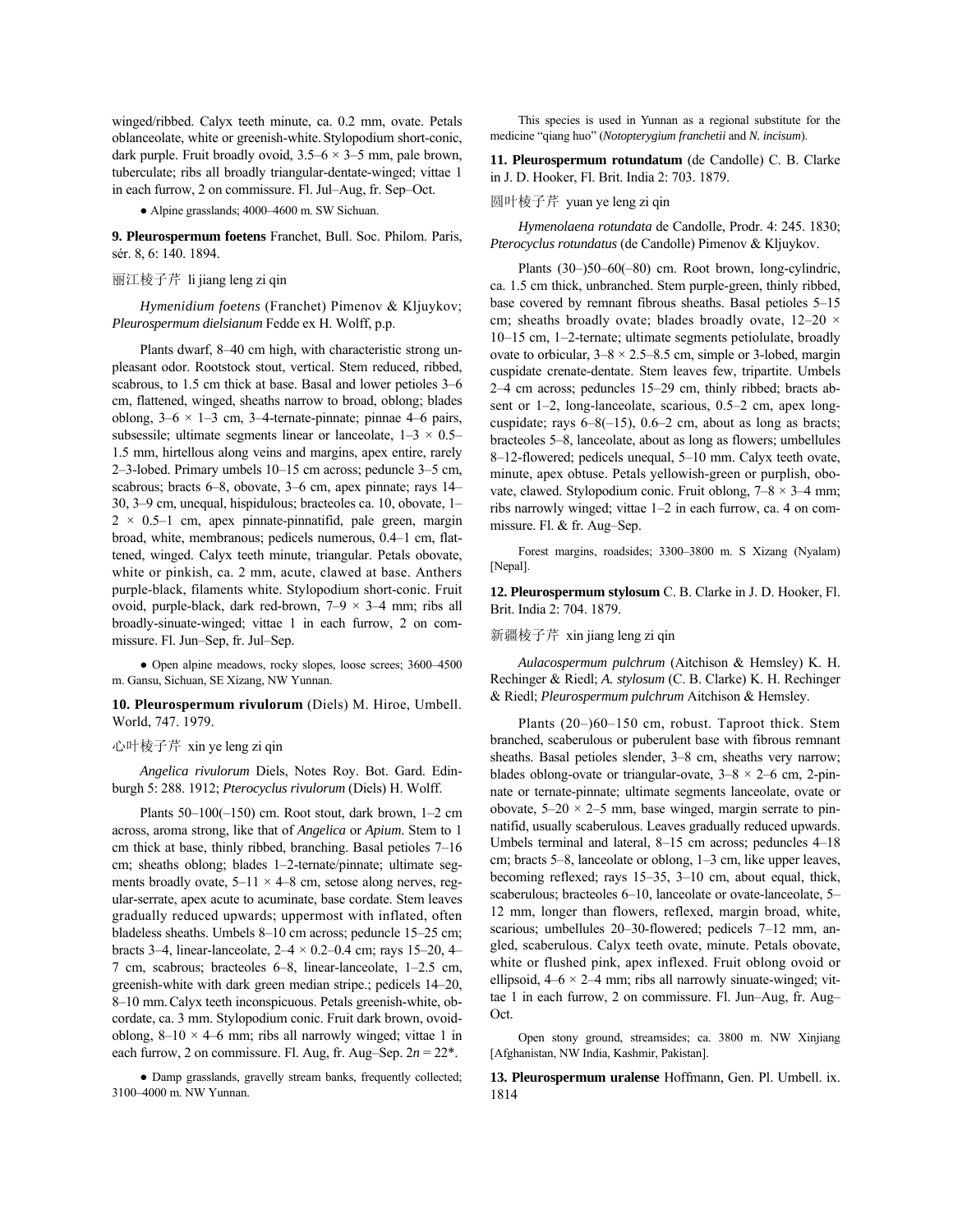## 棱子芹 leng zi qin

*Pleurospermum camtschaticum* Hoffmann.

Plants  $1-2$  m, robust. Root dark brown,  $2-3$  cm across, branched, strongly aromatic. Stem hollow, ribbed, scabrous to glabrous. Basal and lower petioles  $15-30$  cm, sheaths ovate, broad; blades broadly triangular-ovate, 15-30 cm, 2-3-ternatepinnate; ultimate segments narrowly ovate or lanceolate,  $2-6 \times$ 0.5-2.5 cm, irregular-pinnatifid, veins and margin hirtellous. Leaves reduced upwards. Umbels large, 10-20 cm across; bracts numerous, linear or lanceolate, 2–8 cm, apex entire or pinnate, reflexed; rays  $20-40(-60)$ , unequal, hirtellous; bracteoles 6–9, linear-lanceolate, 5–10  $\times$  1–3 mm, apex entire or pinnate; pedicels 10-12 mm, scabrous. Calyx teeth triangularovate. Petals broad-obovate, white, 2-2.5 mm. Stylopodium short-conic. Fruit broad-ovoid,  $6-10 \times 3-6$  mm; ribs all thickly cristate-winged; vittae 1 in each furrow, 2 on commissure. Fl. Jun–Jul, fr. Jul–Aug.  $n = 11$ .

Stream banks in forests or mountain ravines. Hebei, Jilin, Liaoning, Nei Mongol, Shaanxi, Shanxi [Japan, Mongolia, SE Russia].

This species has reputed medicinal value. Chinese material previously recorded as *Pleurospermum austriacum* Linnaeus is referable to *P. uralense*.

**14. Pleurospermum aromaticum** W. W. Smith, Notes Roy. Bot. Gard. Edinburgh 8: 341. 1915.

## 芳香棱子芹 fang xiang leng zi qin

*Oreocomopsis aromatica* (W. W. Smith) Pimenov & Kljuykov.

Plants 40-100 cm high, robust, strongly aromatic. Root brownish, cylindric, branched, crown stout,  $1-2$  cm across, annular ringed. Stem purple-tinged at base. Basal and lower petioles  $10-30$  cm, sheath oblong; blades broad-ovate,  $15-30$  cm, 3-4-pinnate; pinnae 3-5 pairs, long-petiolulate; ultimate segments ovate or obovate,  $1-3 \times 0.7-2.3$  cm, irregularly coarsedentate, scabrous on rachis, nerves and margins. Leaves reduced upwards. Umbels large, 10–28 cm across; peduncle up to  $20$  cm; bracts  $6-8$ , very variable, similar to uppermost leaves, 4–10 cm, margin densely scabrid with flattened hairs, apex entire, 3-lobed or pinnate; rays 20–40, 4–12 cm; bracteoles ca. 10, linear-lanceolate,  $1.5-3$  cm, densely scabrid with flattened hairs, margin narrow, white; pedicels numerous, ca. 1 cm. Calyx teeth obsolete. Petals obovate, white. Stylopodium shortconic. Fruit oblong,  $0.7-1 \times 0.5-0.6$  mm; ribs all broadly thickwinged; vittae  $2-3$  in each furrow,  $6-7$  on commissure. Fl. Jul– Aug, fr. Aug-Sep.

• Near ditches in forests, open dwarf scrub, alpine meadows; 3800-4100 m. SW Sichuan, Xizang, NW Yunnan.

This species has reputed medicinal value.

**15. Pleurospermum angelicoides** (Wallich ex de Candolle) C. B. Clarke in J. D. Hooker, Fl. Brit. India 2: 703. 1879.

## 归叶棱子芹 gui ye leng zi qin

*Angelica forrestii* Diels; *Hymenolaena angelicoides* Wallich ex de Candolle, Prodr. 4: 245. 1830; *Pterocyclus angeli*- *coides* (Wallich ex de Candolle) Klotzsch; *Pterocyclus forrestii* (Diels) Pimenov & Kljuykov.

Plants 80-120 cm or more, robust. Root dark brown, longconic, 3–4 cm across. Stem thinly ribbed, glabrous. Basal leaves with long petioles,  $20-40$  cm, sheath narrow-oblong,  $4-5$ cm; blades oblong, 3-4-ternate-pinnate; ultimate segments oblong or ovate-oblong,  $4-10 \times 2.5-4$  cm, scabrous along nerves abaxially, cuneate, irregularly serrate or 3-lobed, apex acute. Stem leaves reduced upwards, sheaths strongly inflated and auriculate, membranous. Umbels 8-10 cm across, peduncle ca. 30 cm; bracts 5–8, linear-lanceolate,  $2-3 \times ca$ . 0.8 cm, apex caudate, deciduous; rays 15–25, 5–8 cm in flower, to 15 cm in fruit; bracteoles 5–8, narrow-lanceolate,  $1-2 \times 0.3-0.5$  cm, membranous, green, margin sometimes pale; pedicels ca. 25, 1– 1.5 cm. Calyx teeth obsolete. Petals ovate, white or tinged purplish-red,  $2-2.75 \times$  ca. 1.75 mm. Anthers dark purple. Fruit oblong, dark brown,  $8-14 \times 3-4$  mm; dorsal ribs prominent, lateral ribs narrowly winged; vittae  $1-2$  in each furrow,  $2-3$  on commissure. Seed face concave. Fl. Jun-Aug, fr. Aug-Sep. 2n  $= 22*$ 

Stream banks in forests, alpine meadows; 3000-4000 m. SW Sichuan, SE Xizang, NW Yunnan [Bhutan, Kashmir, Myanmar, Nepal, Sikkim].

**16. Pleurospermum longicarpum** R. H. Shan & Z. H. Pan in C. Y. Wu, Fl. Xizang. 3: 426. 1986.

# 长果棱子芹 chang guo leng zi qin

*Pterocyclus wolffianus* Fedde ex H. Wolff, Repert. Spec. Nov. Regni Veg. 27: 321. 1930, not *Pleurospermum wolffianum* Fedde ex H. Wolff (1929).

Plants 80-100 cm. Stem ribbed, branched. Basal and lower petioles 10-30 cm; sheaths very broad, auriculate; blades broad-ovate in outline,  $30-40 \times 15-25$  cm, 3-4-ternate-pinnate, pinnae long-petiolulate, ultimate segments oblong-ovate to broad-ovate,  $5-15 \times 2.5-7$  cm, oblique-cuneate, regularcrenate, apiculate, sparse-setose along nerves abaxially. Leaves reduced upwards; sheaths inflated, conspicuous. Umbel 8-10 cm across; peduncle 10–15 cm; bracts 3–8, linear,  $2-3.5 \times 1-3$ mm; rays 20–25, subequal, 5–8 cm in fruit, scabrous; bracteoles ca. 8, linear,  $10-15 \times$  ca. 1 mm, uniform green; pedicels numerous, 7–10 mm, flattened, slightly scabrous. Calyx teeth obsolete. Petals broad-obovate, white. Stylopodium short-conic. Fruit narrow-oblong, dark brown,  $10-15 \times$  ca. 4 mm; ribs all narrowly winged; vittae 1 in each furrow, 2 on commissure. Seed face slightly concave. Fl. and fr. Jul–Sep.

● Near ditches in coniferous forests, shrubby thickets; ca. 3100 m. SE Xizang, NW Yunnan.

This incompletely known taxon is recorded only from a few collections. It is superficially similar to *Angelica,* and is closely related to *P. angelicoides,* from which it differs by its regularly crenate leaves, narrower bracts and bracteoles (less than 4 mm), and slightly concave seed face.

**17. Pleurospermum heracleifolium** Franchet ex H. de Boissieu, Bull. Soc. Bot. France 53: 433. 1906.

芷叶棱子芹 zhi ye leng zi qin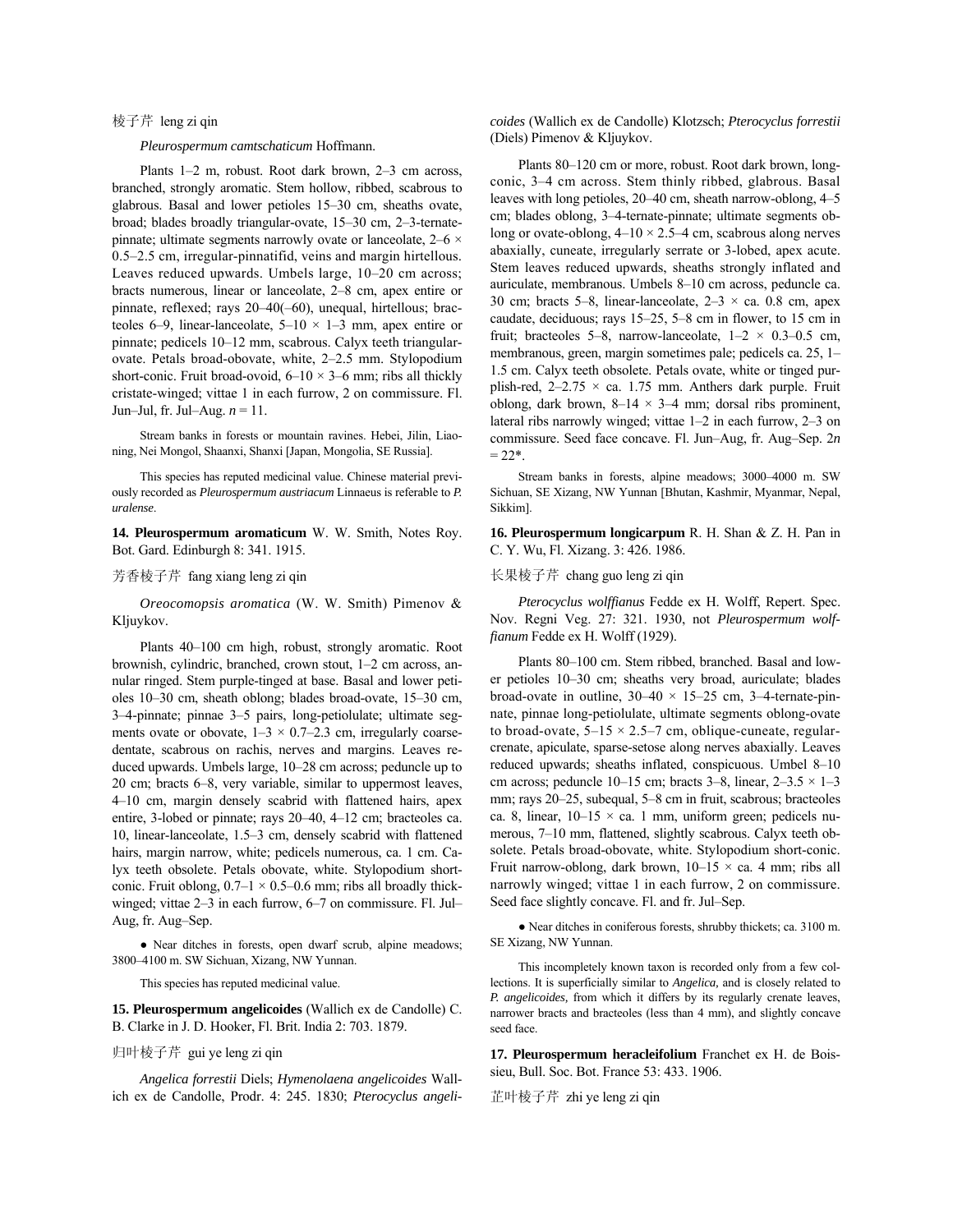*Hymenidium heracleifolium* (Franchet ex H. de Boissieu) Pimenov & Kljuykov.

Plants 40-80 cm. Root dark brown, long-conic. Stem ribbed. Basal and lower petioles to 20 cm, flattened, membranouswinged, sheaths narrow-oblong; blades broadly triangular-ovate,  $8-12 \times 8-12$  cm, 3-5-lobed or 2-ternatifid; ultimate segments ovate or narrow-ovate,  $2-5 \times 1-2.5$  cm, irregular-serrulate, acute, white-hispid abaxially and on adaxial veins, abaxial surface gray-green. Leaves reduced upwards. Umbels 10-15 cm across; peduncle  $5-10$  cm; bracts  $7-9$ , oblanceolate to obovate,  $3-6 \times 0.5-2$  cm, white-hispidulous along nerves on both sides, apex entire or 3-5-lobed, margin coarse-dentate; rays 10-15, 2-4 cm, densely hispidulous; bracteoles  $5-9$ , lanceolate,  $1-2$  cm, similar to bracts; pedicels  $10-15$ ,  $8-15$  mm, hispidulous, elongating in fruit to 20 mm. Calyx teeth obsolete. Petals elliptic, white, ca. 1.5 mm. Stylopodium conic. Fruit oblong-ovoid, 7- $10 \times 1.8 - 2.5$  mm; ribs all narrow-winged; vittae 1 in each furrow, 2 on commissure. Fl. Jul–Sep, fr. Aug–Oct.

 $\bullet$  Open dwarf scrub, grasslands; 3000–3900 m. Xizang, NW Yunnan.

This species is closely related to, and not always easy to distinguish from, *P. benthamii*. The presence of coarse, white hairs (reminiscent of those seen in *Heracleum*) on the leaf sheath and main veins is usually diagnostic, as is the gray-green underside of the leaves and the densely hispidulous rays and pedicels.

**18. Pleurospermum macrochlaenum** K. T. Fu & Y. C. Ho in R. H. Shan & M. L. Sheh, Fl. Reipubl. Popularis Sin. 55(1): 298. 1979.

### 大苞棱子芹 da bao leng zi qin

*Hymenidium macrochlaenum* (K. T. Fu & Y. C. Ho) Pimenov & Kljuykov.

Plants 40–60 cm. Root stout conic. Stem ribbed and branched. Basal and lower petioles 4–6 cm, flattened, membranouswinged, sheaths broad, oblong, membranous; blades broadly triangular-ovate, tripartite; median lobes ovate,  $1.5-3 \times$  ca. 1.5 cm, larger than narrowly ovate lateral lobes, serrate. Leaves reduced upwards, with petioles becoming wholly sheathing. Umbels ca. 10 cm across; bracts 7–10, oblanceolate,  $3-5 \times$  ca. 1 cm, pilose along veins, apex  $3-5$ -lobed; rays  $10-25$ ,  $5-6$  cm; bracteoles 6–8, elliptic-obovate,  $1-1.5 \times 0.3-0.5$  cm, apex 3–5lobed, median stripe green, margins white; pedicels numerous, ca. 8 mm. Calyx teeth obsolete. Petals broad-ovate or rounded, pinkish. Stylopodium short-conic. Immature fruit ellipsoid; ribs all broadly sinuolate-winged; vittae 1 in each furrow, 2 on commissure (mature fruit not known). Fl. Jun-Jul.

● Grassy slopes in mountains; ca. 3500 m. SW Xizang.

This incompletely known taxon is recorded only from the type gatherings. It is closely allied to *P. benthamii*.

**19. Pleurospermum franchetianum** Hemsley, J. Linn. Soc., Bot. 29: 307. 1892.

#### 松潘棱子芹 song pan leng zi qin

*Pleurospermum longipetiolatum* H. Wolff; *P. pilgerianum* Fedde ex H. Wolff; *P. rockii* Fedde ex H. Wolff.

Plants 40–70 cm. Root conic, branched. Stem hollow, ribbed, base 5–12 mm thick. Basal and lower leaves long-petiolate, sheaths narrow-oblong; blades ovate,  $7-18 \times 5-15$  cm, 3ternate-pinnate; pinnae 5-7 pairs, proximal pinnae petiolulate; ultimate segments oblong-lanceolate,  $10-25 \times 2-5$  mm, hirtellous along nerves and margins otherwise glabrous, irregularly incised. Leaves gradually reduced upwards. Terminal umbels fertile,  $8-17$  cm across, peduncle 2-4 cm, overtopped by the sterile lateral umbels (when present), peduncles to 14 cm; bracts 8–12, oblong-ovate to spatulate, 1.5–3 cm, broadly white-margined to the first lobes, apex  $3-5$ -lobed; rays  $12-28$ ,  $3.5-7$  cm, unequal, smooth; bracteoles 8-10, oblong-elliptic to spatulate, 10–15 mm, apex entire or shortly 3-lobed; pedicels numerous, 6-10 mm. Calyx teeth obsolete. Petals obovate, white, ca. 1 mm. Anthers dark purple. Stylopodium short-conic. Fruit oblong-ovoid,  $4-6 \times ca$ . 3 mm; dorsal ribs sinuolate-winged, lateral ribs plane-winged; vittae 1 in each furrow, 2 on commissure. Fl. Jul–Aug, fr. Sep.

• Alpine grasslands, river banks; 2500-4300 m. Gansu, Hubei, Ningxia, Qinghai, Shaanxi, Sichuan.

This species is similar to, and sometimes treated as conspecific with, *Pleurospermum davidii* (here a synonym of *P. benthamii*). It is here distinguished by the more finely divided leaves (ultimate segments to 5 mm wide), hirtellous along the margin, the smaller fruits (less than 6 mm), and the terminal umbel overtopped by the staminate lateral umbels. It has reputed medicinal value (in Sichuan).

**20. Pleurospermum benthamii** (Wallich ex de Candolle) C. B. Clarke in J. D. Hooker, Fl. Brit. India 2: 703. 1879.

#### 宝兴棱子芹 bao xing leng zi qin

*Hymenolaena benthamii* Wallich ex de Candolle, Prodr. 4: 246. 1830; *Hymenidium benthamii* (Wallich ex de Candolle) Pimenov & Kljuykov; *H. davidii* (Franchet) Pimenov & Kljuykov; *Pleurospermum davidii* Franchet.

Plants  $(25–)45–150$  cm. Root cylindric, ca. 2.2 cm thick, annular ringed at apex. Stem hollow, thinly ribbed, base ca. 2 cm thick, often tinged purple. Basal and lower petioles  $10-18$ cm, sheaths narrow-oblong; blades broadly triangular-ovate, 8-15 cm, 2-3-ternate-pinnate, glabrous; pinnae 3-4 pairs, shortpetiolulate; ultimate segments narrow-ovate or lanceolate,  $1-2.5$  $\times$  0.3–1 cm, base decurrent, serrate-pinnatifid. Umbels (5–)10– 15 cm across; peduncle  $4-12$  cm; bracts  $5-9$ , oblanceolate,  $3-9$  $\times$  1–2 cm, margin white-scarious, apex pinnate; rays 10–25, 5– 10 cm (in fruit), scabrous-ribbed; bracteoles 6-9, oblanceolate,  $8-20 \times 3-5$  mm, margin white-scarious, apex 3-lobed, pedicels 15-20, 5-15 mm (to 35 mm in fruit), flattened, scabrous. Calyx teeth obsolete. Petals obovate, white, rarely pink, 2–3 mm, acute. Stylopodium conic. Fruit ovoid-ellipsoid,  $6-10 \times 2.5-4.5$ mm; ribs all sinuolate-winged; vittae 1 in each furrow, 2 on commissure. Fl. Jun-Jul, fr. Aug-Sep.

Open scrub, alpine pastures, riversides; 2200-4300 m. W Sichuan, SE Xizang, NW Yunnan [Bhutan, N Myanmar, E Nepal, Sikkim].

This species has reputed medicinal value (in Yunnan).

**21. Pleurospermum decurrens** Franchet, Bull. Soc. Philom. Paris, sér. 8, 6: 138. 1894.

异叶棱子芹 yi ye leng zi qin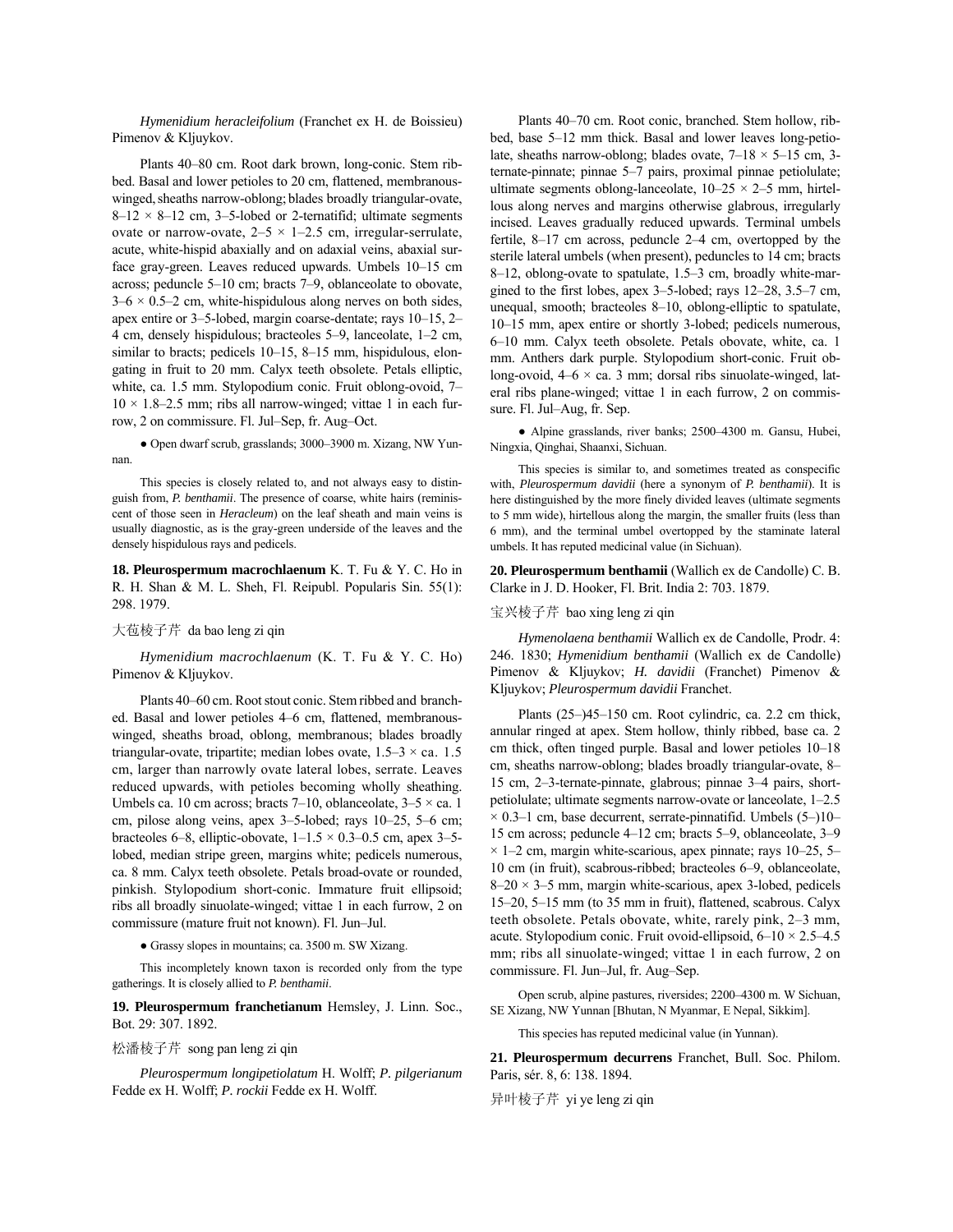*Hymenidium decurrens* (Franchet) Pimenov & Kljuykov.

Plants 40-100 cm high. Root dark brown, 7-10 cm across. Stem slender, 4-7 mm thick at base, ribbed. Basal and lower petioles 10-30 cm; sheaths oblong, membranous; blades broadovate,  $5-12$  cm, 2-ternate/pinnate, hirtellous along the main veins on both surfaces, otherwise glabrous; ultimate segments oblong-ovate,  $1-3 \times 0.8-2$  cm, base cuneate-decurrent, pinnately incised distally. Stem leaves gradually reduced upwards. Umbels  $6-10(-18)$  cm across; peduncles 5-13 cm; bracts  $6-10$ , pale green, oblong-lanceolate,  $1.2-2.2 \times 0.4-1.2$  cm, less than half length of rays, margin white membranous, apex acute or 3lobed; rays  $10-15(-20)$ , 2-4.5 cm, scabrous; bracteoles 6-8, 7-15 mm, equal to flowers, linear-lanceolate, entire or occasionally 3-lobed; pedicels numerous. Calyx teeth obsolete. Petals ovate-lanceolate, white, ca. 2 mm. Anthers violet, filaments white. Stylopodium conic, cream. Fruit ovoid,  $4-8 \times 2.5-3.3$ mm; ribs narrowly sinuolate-winged; vittae 1 in each furrow, 2 on commissure. Fl. Jul-Aug, fr. Aug-Sep.

● Shady areas in *Pinus* and mixed forests, alpine grasslands; 3000-4000 m. NW Yunnan.

**22. Pleurospermum cristatum** H. de Boissieu, Bull. Soc. Bot. France 53: 434. 1906.

### 鸡冠棱子芹 ji guan leng zi qin

*Hymenidium cristatum* (H. de Boissieu) Pimenov & Kljuykov.

Plants 60-120 cm, glabrous. Root gray-brown, conic. Stem slender, hollow, simple or branched. Basal and lower leaves long-petiolate, sheaths ovate; blades broadly triangularovate,  $15-28 \times 10-14$  cm, 2-ternate-pinnate; ultimate segments rhomboid-ovate,  $1.5-6 \times 0.8-2.8$  cm, cuneate, irregular-incised or pinnate, acuminate. Leaves reduced upwards. Umbels 3– 5 cm across; bracts  $3-7$ , obovate-oblong,  $1-2.5$  cm, apex entire; rays  $7-13$ , 1 $-2.5$  cm, subequal; bracteoles 4 $-6$ , linear-lanceolate,  $1-2.3$  cm, almost as long as rays; pedicels  $15-25$ ,  $3-5$ mm. Calyx teeth obsolete. Petals ovate, white, ca. 1 mm. Stylopodium conic. Fruit ovoid, brownish,  $3.5-5 \times 3-4.5$  mm, tuberculate; ribs all broadly cristate-keeled/narrowly winged; vittae 1 in each furrow, 2 on commissure. Fl. and fr. Jul–Sep.

 $\bullet$  Forest margins, grasslands near ditches; 1000–2600 m. Anhui, Gansu, Henan, Hubei, Ningxia, Qinghai, Shaanxi, Shanxi, Sichuan.

**23. Pleurospermum amabile** Craib & W. W. Smith, Trans. Bot. Soc. Edinburgh 26: 154. 1913.

## 美丽棱子芹 mei li leng zi qin

*Hymenidium amabile* (Craib & W. W. Smith) Pimenov & Kljuykov.

Plants 15 $-50$  cm high. Root stout, dark brown,  $1-1.5$  cm across. Stem solitary, stout 1-2 cm broad, violet-green, unbranched. Basal petioles 3–6 cm, sheaths broad-ovate, 2–3 cm across; blades triangular-ovate, 6-15 cm, 3-4-ternate-pinnate; ultimate segments linear,  $1-2$  mm. Stem leaves gradually reduced upwards, sheaths greatly expanded,  $3-5$  cm broad, very pale almost white, nerves tinged purple, membranous, margins erose. Umbel  $5-12$  cm across, usually solitary; peduncles  $2.5-4$  cm; bracts  $3-8$ ,  $3-5$  cm, similar to upper leaves; rays  $20-30$ ,  $2-$ 4 cm, subequal; bracteoles ca. 12, oblong or oblanceolate,  $6-10$  $\times$  4–8 mm, membranous, silvery white, main veins dark purple; pedicels 20–25, ca. 5 mm. Calyx teeth obsolete. Petals obcordate, white to dark purple,  $1-1.5$  mm. Anthers dark purple. Stylopodium depressed, purple-black; style yellow-green. Fruit ovoid-oblong,  $3-5 \times$  ca. 1.5 mm; ribs very narrowly sinuolatewinged; vittae 3 in each furrow, 4–6 on commissure. Fl. Jul– Sep, fr. Sep-Oct.

Open scrub, high-altitude alpine turf, semi-stable screes; (3000–) 4000-5100 m. SE Xizang, NW Yunnan [Bhutan, Sikkim].

The plants are used in traditional medicine in Xizang.

**24. Pleurospermum bicolor** (Franchet) C. Norman ex Z. H. Pan & M. F. Watson, Acta Phytotax. Sin. 42: 564. 2004.

## 二色棱子芹 er se leng zi qin

*Pleurospermum govanianum* (de Candolle) Bentham ex C. B. Clarke var. *bicolor* Franchet, Bull. Soc. Philom. Paris, sér. 8, 6: 137. 1894, not *P. govanianum* var. *bicolor* H. Wolff (1929); *Hymenidium bicolor* (Franchet) Pimenov & Kljuykov.

Plants 10-40 cm. Root long-conic, simple. Stem purple-green, often simple, ribbed. Basal and lower petioles 2– 8 cm, sheaths narrowly oblong, membranous; blades oblong,  $4-10 \times 2-6$  cm, 1-pinnate to 2-pinnatifid; pinnae 4–5 pairs, only basal pinnae shortly petiolulate; ultimate segments oblong, 1.2–2.5 cm, serrate to pinnatifid. Stem leaves gradually reduced upwards. Umbels terminal, 5–9 cm across; bracts 3–8, narrowly oblanceolate,  $1.5-2.5$  cm; rays  $2-4$ ,  $1.5-3.5$  cm, unequal; bracteoles 6–8, broadly ovate,  $7-12 \times 6-8$  mm, median stripe broad, purple-green, margin broad white-membranous, apex 1-3-lobed, slightly exceeding flowers; pedicels ca. 2 mm. Calyx teeth narrowly triangular, ca. 1 mm. Petals white, purple-red distally, apex rounded. Anthers dark purple. Stylopodium dark purple. Fruit narrowly obovoid,  $2.5-3 \times 1.8-2$  mm; ribs sinuolate winged; vittae 2 in each furrow, 4 on commissure. Fl. Aug–Sep, fr. Sep-Oct.

● Open mixed woodlands, dwarf *Rhododendron* scrub, alpine pastures; 3500-4300 m. SW Sichuan, SE Xizang, NW Yunnan.

This species is similar to, and sometimes confused with, the Himalayan unispecific genus *Pleurospermopsis*.

**25. Pleurospermum yunnanense** Franchet, Bull. Soc. Philom. Paris, sér. 8, 6: 137. 1894.

## 云南棱子芹 yun nan leng zi qin

*Hymenidium yunnanense* (Franchet) Pimenov & Kljuykov; *Pleurospermum pseudoyunnanense* H. Wolff.

Plants  $30-60(-100)$  cm. Taproot stout, dark brown. Stem hollow, distally ribbed and branched. Basal and lower petioles up to 20 cm; sheaths broad oblong, extended to first pinnae in mid and upper leaves, puberulous along veins; blades broadly triangular-ovate, 10-20 cm, 2-3-ternate/pinnate, glabrous; ultimate segments ovate or oblong,  $1-2.8 \times 0.5-2$  cm, acutely serrate to lacerate. Umbels  $7-10(-15)$  cm across; peduncles  $7-12$ cm; bracts 6–8, oblong to broadly lanceolate,  $2-4 \times 1-2$  cm, divided at apex; rays  $12-25$ ,  $3-5$  cm, brown-hirtellous along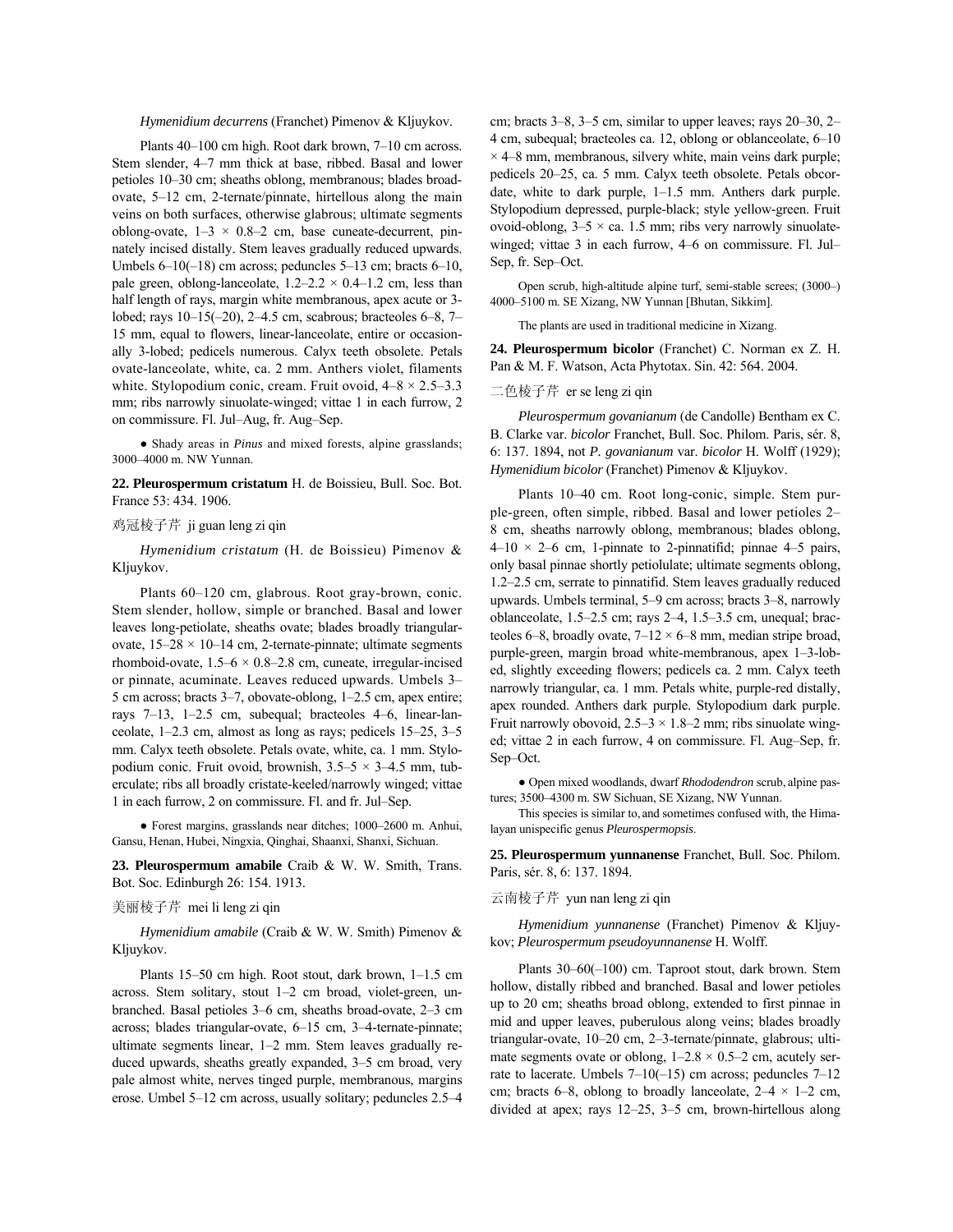ribs; bracteoles 6-10, oblong-obovate, 10-15 mm, membranous except midribs, cuneate, 3–5-lobed to pinnatifid at apex; pedicels numerous, 6–8 mm in fruit. Calyx teeth conspicuous, lanceolate-triangular, ca. 0.5 mm. Petals obovate, greenish-white, occasionally flushed pink. Anthers dark purple-black. Fruit broad-ovoid,  $3-4 \times 2.5-3.2$  mm; ribs narrowly winged; vittae 2 in each furrow,  $4$  on commissure. Fl. Jun–Sep, fr. Aug–Oct.

Woodland margins, dwarf *Rhododendron* scrub, valley sides,rocky slopes; 3600–4100 m. W Sichuan, NW Yunnan [NE Myanmar].

**26. Pleurospermum pilosum** C. B. Clarke ex H. Wolff, Repert. Spec. Nov. Regni Veg. 27: 117. 1929.

### 疏毛棱子芹 shu mao leng zi qin

*Hymenidium pilosum* (C. B. Clarke ex H. Wolff) Pimenov & Kljuykov.

Plants 20-40 cm, white-setose throughout. Root stout and branched. Stem ribbed, lower parts purple-red. Stem leaves petiolate, petioles ca. 10 cm; sheaths broadly ovate,  $2.5-4$  cm, purple-red adaxially, densely white-setose abaxially; blades triangular-oblong,  $10-15 \times 5-7$  cm, 3-pinnate; pinnae 5-7 pairs, only basal pinnae short-petiolulate; ultimate segments obovate or oblanceolate,  $3-5 \times 2-3$  mm, setose along nerves abaxially, entire or  $2-3$  toothed, cuspidate at apex. Umbels  $3-15(-20)$  cm across (in fruit); bracts  $1-3$ ,  $1-3$  cm, white-setose abaxially, apex acute or pinnate; rays  $6-17$ ,  $8-10$  cm; bracteoles  $8-10$ , broadly cuneate-obovate, 6–15 mm, mottled purple-green, pubescent along nerves, abruptly acuminate to a short point; umbellules many-flowered. Calyx teeth obsolete. Petals obcordate, white, often purplish on reverse, ca.  $2 \times 1.2$  mm. Fruit oblong,  $3-6 \times 1.5-2$  mm; ribs narrowly winged; vittae 1 in each furrow, 2 on commissure. Fl. Jul–Oct, fr. Sep–Nov.

Damp meadows, streamsides; ca. 4100 m. S Xizang (Yadong) [Bhutan, Sikkim].

This species has reputed medicinal use.

**27. Pleurospermum album** C. B. Clarke ex H. Wolff, Repert. Spec. Nov. Regni Veg. 27: 113. 1929.

#### 白苞棱子芹 bai bao leng zi qin

*Hymenidium album* (C. B. Clarke ex H. Wolff) Pimenov & Kljuykov.

Plants  $16-40(-70)$  cm, essentially glabrous. Stem solitary, 5-8 mm across at base, little branched. Lower petioles flattened; sheaths ovate, white-margined; blades broadly rhomboid, 3-4-ternate/pinnate; pinnae 6-8 pairs remote, proximal pinnae long-petiolulate; leaflets broadly ovate, 8-10 mm, pinnatifid; ultimate segments 2-3-toothed. Stem leaves reduced upwards, sheaths greatly inflated, broadly white-margined. Umbels 3.5– 13 cm across; bracts 5–6, broadly obovate,  $2-3.5 \times 0.8-1.5$  cm, scabrous along nerves, apex slightly pinnate; rays 8–10, unequal, ca. 1.5 cm in flower, extending to 7 cm in fruit; bracteoles numerous, broadly cuneate, ca.  $10 \times 6$  mm, unequal, exceeding umbellules, margin broad silver-white, apex acuminate or trifid, margin irregularly serrulate; umbellules 12–20 mm across. Calyx teeth linear-lanceolate, 0.5–0.75 mm. Petals white, yellowish or greenish, oblanceolate to obovate, unequal. Anthers dark purple-black. Style dark violet. Mature fruit not known. Fl. and fr. Jul-Sep.

Open wet grasslands, streamsides; 3900–4900 m. S Xizang (Yadong) [Bhutan, Nepal, Sikkim].

**28. Pleurospermum simplex** (Ruprecht) Bentham & J. D. Hooker ex Drude in Engler & Prantl, Nat. Pflanzenfam. 3(8): 172. 1898.

## 单茎棱子芹 dan jing leng zi qin

*Aulacospermum simplex* Ruprecht in Osten-Saken & Ruprecht, Sert. Tianschan. 49. 1869; *Albertia commutata* Regel & Schmalhausen; *Trachydium commutatum* (Regel & Schmalhausen) M. Hiroe.

Plants 20-40 cm, glabrous. Stem solitary, ribbed, branched. Basal and lower petioles 8-15 cm, flattened, sheaths narrow-oblong, 3–5 cm broad; blades ovate or oblong-ovate,  $4-7 \times$ 1.5–3.5 cm, 2–3-ternate-pinnate; pinnae 4–6 pairs, sessile; ultimate segments linear-lanceolate,  $4-18 \times 1-4$  mm, acute. Leaves gradually reduced upwards. Umbels  $5-7$  cm across; bracts  $4-7$ , lanceolate,  $1-1.5$  cm; rays  $5-11$ ,  $1-5$  cm, very unequal; bracteoles 5, 5-8 mm, lanceolate, pale green, apex entire acute, pedicels 7-16, 2-5 mm. Calyx teeth conspicuous, broad-triangular.Petals broad-ovate, purplish, margin white.Anthers yellow-green. Stylopodium green, short-conic. Fruit broad-ovoid or subglobose,  $3-4 \times 2.5-3.5$  mm; ribs all broadly sinuolatewinged; vittae 1 in each furrow, 2 on commissure. Fl. Jul, fr. Aug.

Grasslands in mountains; ca. 2500 m. NW Xinjiang [Turkmenistan].

**29. Pleurospermum rupestre** (Popov) K. T. Fu & Y. C. Ho in R. H. Shan & M. L. Sheh, Fl. Reipubl. Popularis Sin. 55(1): 163. 1979.

岩生棱子芹 yan sheng leng zi qin

*Aulacospermum rupestre* Popov, Byull. Moskovsk. Oböč. Isp. Prir., Otd. Biol. 44: 129. 1935.

Plants 20–50 cm, glabrous. Root conic. Stem simple or little-branched. Basal and lower petioles 8-18 cm, flattened, sheaths narrow-oblong; blades ovate,  $3-5 \times 1.5-3$  cm, 2-3pinnate; pinnae 3-5 pairs, sessile; ultimate segments linear-lanceolate,  $2-5 \times 1-2.5$  mm, acute. Leaves reduced upwards. Umbels  $5-10$  cm across; bracts  $4-7$ , linear-lanceolate,  $1-2$  cm; rays 4–7, 2–5 cm, unequal; bracteoles 4–6, lanceolate,  $5-10$  mm, pale green, apex entire, acute; pedicels 10–20, 3–5 mm. Calyx teeth small, triangular. Petals ovate-obovate, white, ca. 1 mm. Stylopodium yellow-brown, short-conic. Fruit broad-ovoid, 3–5  $\times$  mm; ribs all broadly sinuolate-winged; vittae 3 in each furrow, 6 on commissure. Fl. Jul, fr. Aug.

Rocky mountain slopes; 2500–3500 m. NW Xinjiang [Turkmenistan].

This rather poorly known taxon is possibly conspecific with *Pleurospermum simplex*.

**30. Pleurospermum szechenyii** Kanitz in Szechenyi, Wiss. Erg. Reise Griechenl. 2: 701. 1898.

青海棱子芹 qing hai leng zi qin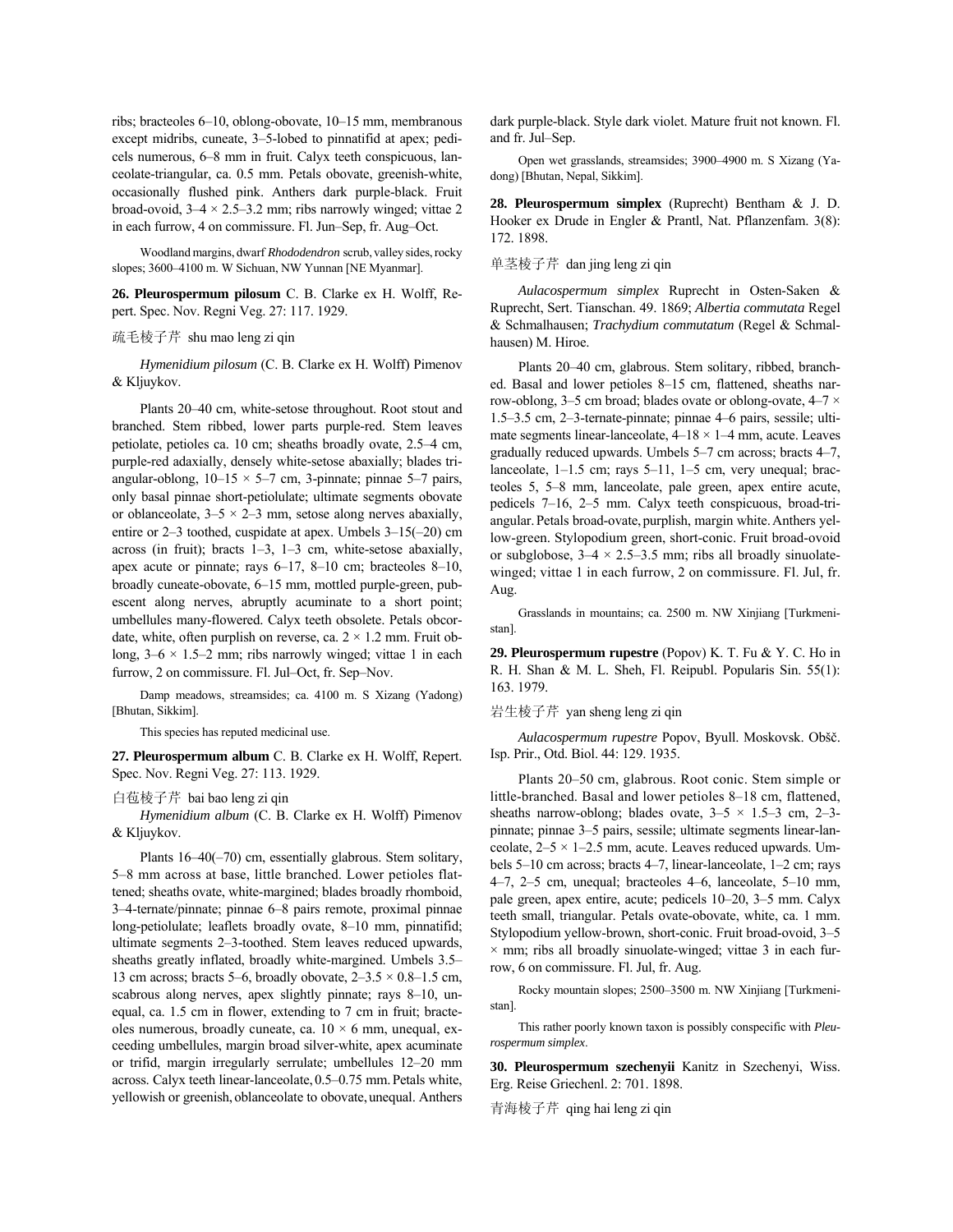*Hymenidium szechenyii* (Kanitz) Pimenov & Kljuykov; *Pleurospermum dielsianum* Fedde ex H. Wolff, p.p.

Plants 15-40 cm. Root dark brown, conic. Stem stout, simple or branched, base with papery remnant sheaths. Basal and lower leaves long-petiolate, petioles flattened, sheaths narrow-oblong; blades ovate or ovate-lanceolate,  $5-8 \times 2-4$  cm, 2-3-ternate-pinnate; pinnae 6-9 pairs, sessile; ultimate segments lanceolate,  $2-3 \times ca$ . 1 mm, acute. Leaves gradually reduced upwards. Umbels 10-15 cm across; bracts 7-11, oblanceolate, 3–4 cm, apex 1–2-pinnate, base narrowly scarious margined; rays 15–25, 5–8 cm, unequal; bracteoles 9–13, obovate or oblanceolate, 6–8 mm, apex pinnate; pedicels 6–8 mm, flattened, membranous-winged. Calyx teeth small, triangular. Petals obovate, reddish, ca. 2.5 mm. Anthers dark purple. Stylopodium short-conic. Fruit oblong-ovoid,  $5-6 \times 3-4$  mm; ribs all sinuolate-winged; vittae 1 in each furrow, 2 on commissure. Fl. Jul, fr. Aug.

 $\bullet$  High-altitude grasslands; 3700–4200 m. N Gansu, E Qinghai, E Xizang.

**31. Pleurospermum wilsonii** H. de Boissieu, Bull. Soc. Bot. France 53: 433. 1906.

## 粗茎棱子芹 cu jing leng zi qin

*Hymenidium wilsonii* (H. de Boissieu) Pimenov & Kljuykov; *Physospermopsis lalabhduriana* Farille & S. B. Malla; *Pleurospermum cnidiifolium* H. Wolff; *P. crassicaule* H. Wolff; *P. lecomteanum* H.Wolff; *P. tanacetifolium* H.Wolff; *P. thalictrifolium* H. Wolff

Plants 10-40 cm. Root brown, long-conic. Stem purplishtinged, ribbed, fibrous remnant sheaths at base. Basal and lower petioles 3–5 cm, flattened, winged, sheaths narrow-oblong; blades oblong-lanceolate, 3–15 cm, 2–3-ternate-pinnate; pinnae 5–9 pairs, basal pinnae petiolulate; ultimate segments narrowovate or lanceolate,  $3-5 \times 1.5-2$  mm, entire or 2-3-lobed. Leaves reduced upwards, petioles becoming wholly sheathing. Umbels 4–6 cm across; peduncle 3–4 cm; bracts 5–8, leaf-like, 1.5<sup>-4</sup> cm, apex 2-pinnate, margin broadly white-membranous; rays 7–15, 2–5 cm, subequal; bracteoles 5–8, broad-ovate, 7–11 mm, similar to bracts; pedicels numerous, 2–4 mm. Calyx teeth small, triangular-ovate, ca. 0.3 mm. Petals white, yellowishgreen or purplish, ca. 1.5 mm. Anthers purple-red. Fruit oblongovoid, ca.  $3 \times 2$  mm, dark purple; ribs all broadly crispedwinged; vittae  $1-2$  in each furrow, 2 on commissure. Fl. and fr. Aug-Oct.

High-altitude open grasslands; 3000-4500 m. S Gansu, SE Qinghai, W Sichuan, E Xizang, NW Yunnan [Nepal].

**32. Pleurospermum hookeri** C. B. Clarke in J. D. Hooker, Fl. Brit. India 2: 705. 1879.

## 喜马拉雅棱子芹 xi ma la ya leng zi qin

Plants 10-40 cm, glabrous. Root dark brown, 4-6 mm across. Stem ribbed. Basal and lower petioles 3-8 cm, sheaths narrowly oblong, membranous margined; blades triangularovate, 5–13 cm, 3–4-ternate-pinnate; pinnae-7–9 pairs, ovatelanceolate,  $3-5 \times 1.5-2.5$  cm; ultimate segments linear, ca. 2 mm. Leaves gradually reduced upwards, petioles becoming wholly sheathing. Umbels  $5-7$  cm across; peduncles  $6-12$  cm; bracts  $5-7$ , obovate-lanceolate or linear-lanceolate,  $1.5-2.5$  cm, margin membranous, white or tinged brown, apex long-caudate or occasionally pinnatifid; rays  $6-12$ ,  $2-4$  cm, subequal, ribbed; bracteoles  $6-10$ , ca. 5 mm, similar to bracts, pedicels numerous, ca. 5 mm, flattened. Calyx teeth narrowly triangular, ca. 1 mm. Petals rounded,  $1-1.2$  mm, white. Anthers dark purple. Fruit ovoid, 3-4 mm; ribs narrowly winged; vittae 3 in each furrow, 6 on commissure. Fl. and fr. Aug-Oct.

Open pastures by streams, grassy slopes; 2700-5400 m. Gansu, Qinghai, Sichuan, SE Xizang, NW Yunnan [Bhutan, Nepal, Sikkim].

This highly variable and complex taxon is wide-ranging in distribution and leaf form across the Himalayan region and SW China. Two varieties are currently recorded from China, but further revision of the taxon, together with *P. giraldii* and *P. tsekuense,* is needed.

- 1a. Bracteoles obovate-lanceolate, margin
- broad, white, apex long-caudate ............. 32a. var. *hookeri* 1b. Bracteoles linear-lanceolate, margin narrow,
- tinged brown, apex pinnatifid ............. 32b. var. *thomsonii*

### **32a. Pleurospermum hookeri** var. **hookeri**

喜马拉雅棱子芹(原变种) xi ma la ya leng zi qin (yuan bian zhong)

*Aulacospermum hookeri* (C. B. Clarke) Farille & S. B. Malla; *Hymenidium hookeri* (C. B. Clarke) Pimenov & Kljuykov; *Pleurospermum wolffianum* Fedde ex H. Wolff.

Bracteoles obovate-lanceolate, margin broad, white, apex long-caudate.

Open pastures by streams; 4100-5400 m. SE Xizang, NW Yunnan [Bhutan, Nepal, Sikkim].

**32b. Pleurospermum hookeri** var. **thomsonii** C. B. Clarke in J. D. Hooker, Fl. Brit. India 2: 705. 1879.

西藏棱子芹 xi zang leng zi qin

*Hymenidium chloroleucum* (Diels) Pimenov & Kljuylov; *Pleurospermum affine* H. Wolff; *P. likiangense* H. Wolff (1930), not H. Wolff (1929); *P. markgrafianum* H. Wolff; *P. pseudoinvolucratum* H. Wolff; *P. tibetanicum* H. Wolff; *Trachydium chloroleucum* Diels.

Bracteoles linear-lanceolate, margin narrow, tinged brown, apex usually pinnatifid.

· Grassy slopes; 2700-4500 m. Gansu, Qinghai, Sichuan, SE Xizang, NW Yunnan.

This variety has reputed medicinal value (in Xizang). Some authors consider *Hymenidium* (*Trachydium*) *chloroleucum* (including *Pleurospermum likiangense*) to be a separate taxon, differentiated by the less dissected leaflets and bracteoles with a pinnate apex. Further work is needed on this complex group.

**33. Pleurospermum tsekuense** R. H. Shan, Fl. Reipubl. Popularis Sin. 55(1): 298. 1979.

泽库棱子芹 ze ku leng zi qin

*Hymenidium tsekuense* (R. H. Shan) Pimenov & Kljuykov.

Plants 30-50 cm, glabrous. Root stout, ribbed and branch-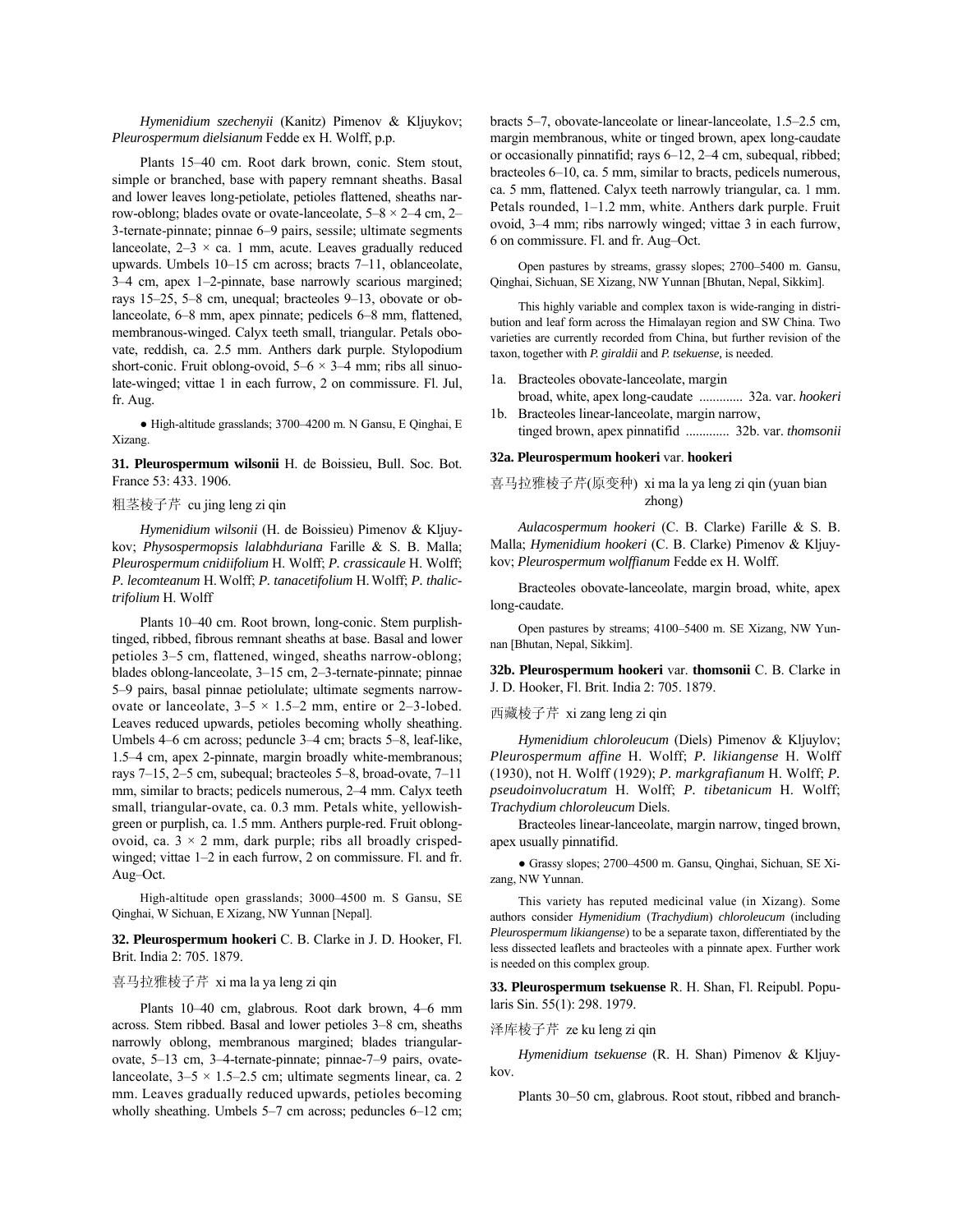ing. Basal and lower petioles 5-8 cm, sheaths ovate; blades broadly triangular,  $6-10 \times$  ca. 8 cm, 3-4-ternate-pinnate; petiolules of proximal pinnae 1.5–2 cm; ultimate segments linearlanceolate,  $3-5 \times ca$ . 1 mm. Leaves gradually reduced upwards with short or wholly sheathing petioles. Umbels 4–6 cm across; bracts  $3-5$ , lanceolate, 1.5 $-2.5$  cm, apex pinnate; rays 7 $-10$ , 2.5 $-4$  cm, subequal; bracteoles 8 $-10$ , narrow-lanceolate, 0.6 $-1$ cm, apex pinnate/pinnatifid; pedicels ca. 5 mm, flattened. Calyx teeth conspicuous, ovate, dark purple, ca. 0.3 mm. Petals broadovate or rounded, purplish to white, ca. 1 mm. Anthers blackpurple. Stylopodium black-purple, low-conic. Immature fruit ovoid, narrow-winged (mature fruit unknown). Fl. Aug.

 $\bullet$  Grassy slopes; 3400-3500 m. Qinghai.

This incompletely known taxon is recorded only from a few collections and is part of the *Pleurospermum hookeri* complex.

**34. Pleurospermum giraldii** Diels, Bot. Jahrb. Syst. 29: 492. 1900.

太白棱子芹 tai bai leng zi qin

*Hymenidium giraldii* (Diels) Pimenov & Kljuykov; *Pleurospermum limprichtii* H. Wolff; *P. meoides* Diels.

Plants  $20-35$  cm, glabrous. Root dark brown,  $0.5-1$  cm across, branched. Stem tinged purple, ribbed, simple or little branched. Basal and lower leaves long-petiolate, sheaths membranous; blades triangular-ovate, 5–8 cm, 3–4-ternate-pinnate; ultimate segments linear,  $1.5-3 \times 0.3-0.5$  mm. Leaves gradually reduced upwards, petioles becoming almost wholly sheathing. Umbel often 1, rarely  $2-3$ ,  $3.5-4.5$  cm across; bracts  $5-7$ , ovate-elliptic or obovate,  $15-20 \times 5-8$  mm, white or tinged purple, membranous; rays  $9-15$ , 1.5 $-2.5$  cm; bracteoles 5 $-7$ , obovate, longer than flowers, margin white membranous to first lobes, apex pinnatisect; pedicels  $18-30$ ,  $2.5-3.5$  mm. Calyx teeth minute, triangular. Petals obcordate, white, ca. 1 mm. Stamens longer than petals, anthers purple-black. Fruit oblong,  $3.5-4$  mm; ribs winged; vittae 3 in each furrow, 6 on commissure. Fl. Jul–Aug, fr. Sep–Oct.

· Grassy mountain slopes; 3000-3600 m. Gansu, Hubei, Shaanxi, Sichuan.

This taxonomic boundaries between this species and *Pleurospermum hookeri* var. *thomsonii* are unclear as the character of obsolete calyx teeth is not reliable and the degree of dissection of the bracteoles is somewhat variable. All parts of the plant are used medicinally to cure stomach ache (in Shaanxi).

**35. Pleurospermum apiolens** C. B. Clarke in J. D. Hooker, Fl. Brit. India 2: 705. 1879.

#### 紫色棱子芹 zi se leng zi qin

*Hymenidium apiolens* (C. B. Clarke) Pimenov & Kljuykov; *Pleurospermum apiolens* var. *nipaulense* Farille & S. B. Malla; *P. atropurpureum* K. T. Fu & Y. C. Ho.

Plants 30–40 cm. Stem ribbed, branched, lower parts dark purple-red. Basal and lower petioles 10–12 cm, sheaths narrowoblong; blades oblong-ovate,  $10-15$  cm, 2-ternate-pinnate; pinnae 5–6 pairs, petiolulate; ultimate segments ovate to obovate,  $1-2 \times 0.5-1$  cm, cuneate, incised-dentate. Leaves gradually reduced upwards. Umbels ca.  $7 \text{ cm}$  across; bracts  $3-6$ , oblong-ovate,  $1-2 \times ca$ . 0.5 cm, margin purple-red, serrate, apex cuspidate; rays 5–7, ca. 3 cm, subequal, scabrous-ribbed; bracteoles 6–10, ovate to broad-ovate, ca.  $10 \times 4$ –6 mm, longer than flowers, similar to bracts; pedicels numerous, ca. 4 mm. Calyx teeth obsolete. Petals broad-ovate, white. Stylopodium short-conic. Fruit oblong,  $3.5-5 \times 2-3$  mm; ribs all broadly sinuolate-winged; vittae 1 in each furrow, 2 on commissure. Fl. and fr. Jul-Sep.

High-altitude grassy slopes; 3800-4700 m. SW Xizang [Bhutan, Nepal, Sikkim].

**36. Pleurospermum handelii** H. Wolff in Handel-Mazzetti, Symb. Sin. 7: 710. 1933.

## 高山棱子芹 gao shan leng zi qin

*Physospermopsis handelii* (H. Wolff) Pimenov & Kljuykov.

Plants 30–45 cm, slender, glabrous. Taproot stout. Stem branched, branches often opposite or cyclic. Basal petioles ca. 15 cm; sheaths narrow,  $1-2$  cm; blades triangular-lanceolate, 6 $8 \times$  ca. 2.5 cm, 3-pinnate; pinnae 5–6 pairs, broadly triangular, petiolules ca. 3 mm; ultimate segments shortly petiolulate or sessile, pinnatifid, colored-mucronate. Stem leaves gradually reduced upwards. Terminal umbel, peduncle 10–15 cm, often exceeding by the lateral umbels; bracts  $5-10$ , obovate-lanceolate, 2-4.5 cm, leaf-like; rays slender, 6-12 cm, unequal; bracteoles rhomboid, about equaling the flowers, apex pinnate; pedicels 15–30, up to 10 mm, unequal. Calyx teeth minute. Petals white, rounded, ca. 1 mm. Anthers dark purple. Young fruit broad-ovoid, sparsely tuberculate; ribs narrowly sinuolatewinged (mature fruit not known). Fl. Aug, fr. Sep.

Alpine meadows; 2900-4100 m. NW Yunnan [NE Myanmar].

This incompletelyknown and problematic species is recorded only from a few collections (none bearing mature fruit). It is possibly better placed in *Physospermopsis* on account of the fibrous stem base, long slender rays, and green young fruit, but is here retained in *Pleurospermum* pending further research.

**37. Pleurospermum linearilobum** W. W. Smith, Notes Roy. Bot. Gard. Edinburgh 8: 342. 1915.

#### 线裂棱子芹 xian lie leng zi qin

*Hymenidium linearilobum* (W. W. Smith) Pimenov & Kljuykov.

Plants 30-60 cm. Root dark brown, conic, ca. 2.5 cm thick. Stem thinly ribbed, glabrous. Basal and lower petioles 8– 12 cm, sheaths small, narrow; blades oblong-ovate,  $6-13 \times 4-8$ cm, 3–4-pinnate; ultimate segments linear,  $3-6 \times 0.5-1$  mm, acute. Leaves reduced upwards, petiole becoming entirely sheathing. Umbels 10–18 cm across; peduncle 8–15 cm; bracts 7–10, 3–4 cm, like upper leaves; rays  $20-25$ , 5–9 cm, unequal, hispidulous; bracteoles  $6-8$ , lanceolate to oblanceolate,  $5-10$ mm, green with narrow white margin, apex entire or pinnate; pedicels 10-20, 8-10 mm, hispidulous. Calyx teeth obsolete. Petals obovate, white. Anthers dark purple. Stylopodium shortconic. Fruit ovoid,  $4-5 \times 3.5-4.5$  mm; ribs all broadly sinuatewinged; vittae 1 in each furrow, 2 on commissure. Fl. Jun-Jul, fr. Jul-Aug.